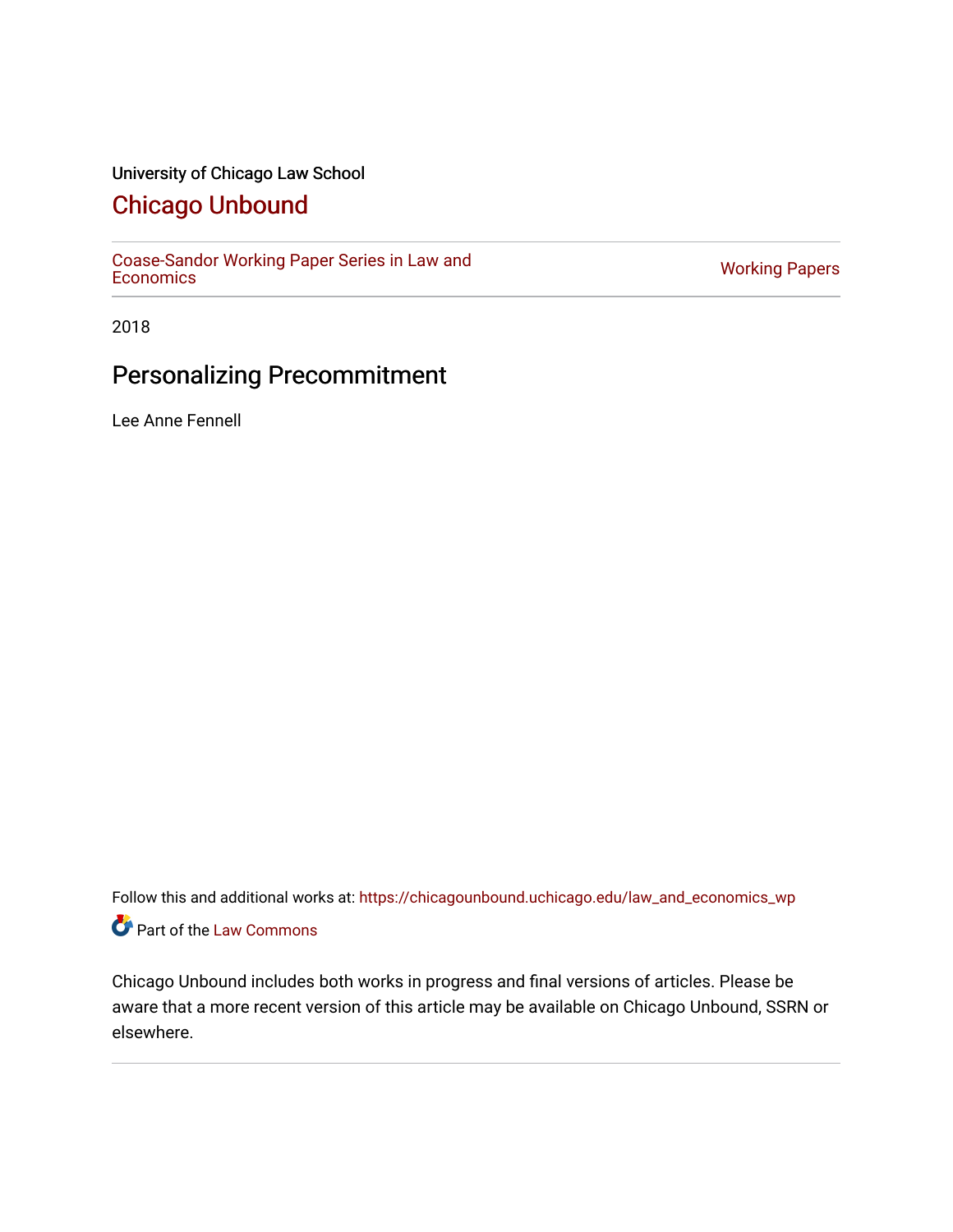### **Personalizing Precommitment**

*Lee Anne Fennell*†

*This Essay examines the potential for law to facilitate tailored precommitments to help people address self-control problems. This flavor of personalized law is unique in that it is voluntarily chosen and self-administered. There are practical and normative limits on the degree to which people can bind themselves in ways that they cannot later escape, but law can offer mechanisms that would help people design and implement flexible precommitments. Research suggests two potential lines for innovation. First, partitioning access to resources may constrain consumption in contexts from dieting to saving, even when the partitions can be unilaterally broken. Second, the chunkiness of the increments in which people make choices can have a powerful influence on behavior. In public finance and regulatory contexts, law could support choice design and menu personalization aimed at harnessing these effects, based on individualized data, to better serve people's own objectives.*

#### **INTRODUCTION**

Many people experience self-control problems in domains from saving money to losing weight. Just as externalities can cause private payoffs to diverge from social payoffs in interpersonal contexts, the intrapersonal version of externalities— "internalities"—can cause the payoffs for the present self to diverge from what is in an individual's overall, long-term best interest.1 Thus, the present self may be inclined to pay too little attention to how her decisions will affect her later selves. Compounding this tendency is what Professor Drazen Prelec has termed "scale mismatch," where the relevant benefit (or cost) of a decision is experienced only at an aggregate scale, while the

<sup>†</sup> Max Pam Professor of Law, The University of Chicago Law School. I thank Ellen Aprill, Adam Hirsch, and participants in The University of Chicago Law Review Symposium on Personalized Law and in the 2018 Annual Meeting of the American Law and Economics Association for helpful comments and questions. Research support from the Harold J. Green Faculty Fund and the SNR Denton Fund is also gratefully acknowledged. Some of the analysis contained here will appear in Lee Anne Fennell, *Slices and Lumps: Division and Aggregation in Law and Life* (Chicago, forthcoming 2019).

<sup>1</sup> See R.J. Herrnstein, et al, *Utility Maximization and Melioration: Internalities in Individual Choice*, 6 J Behav Dec Making 149, 150 (1993) (defining an "internality" as a "within-person externality").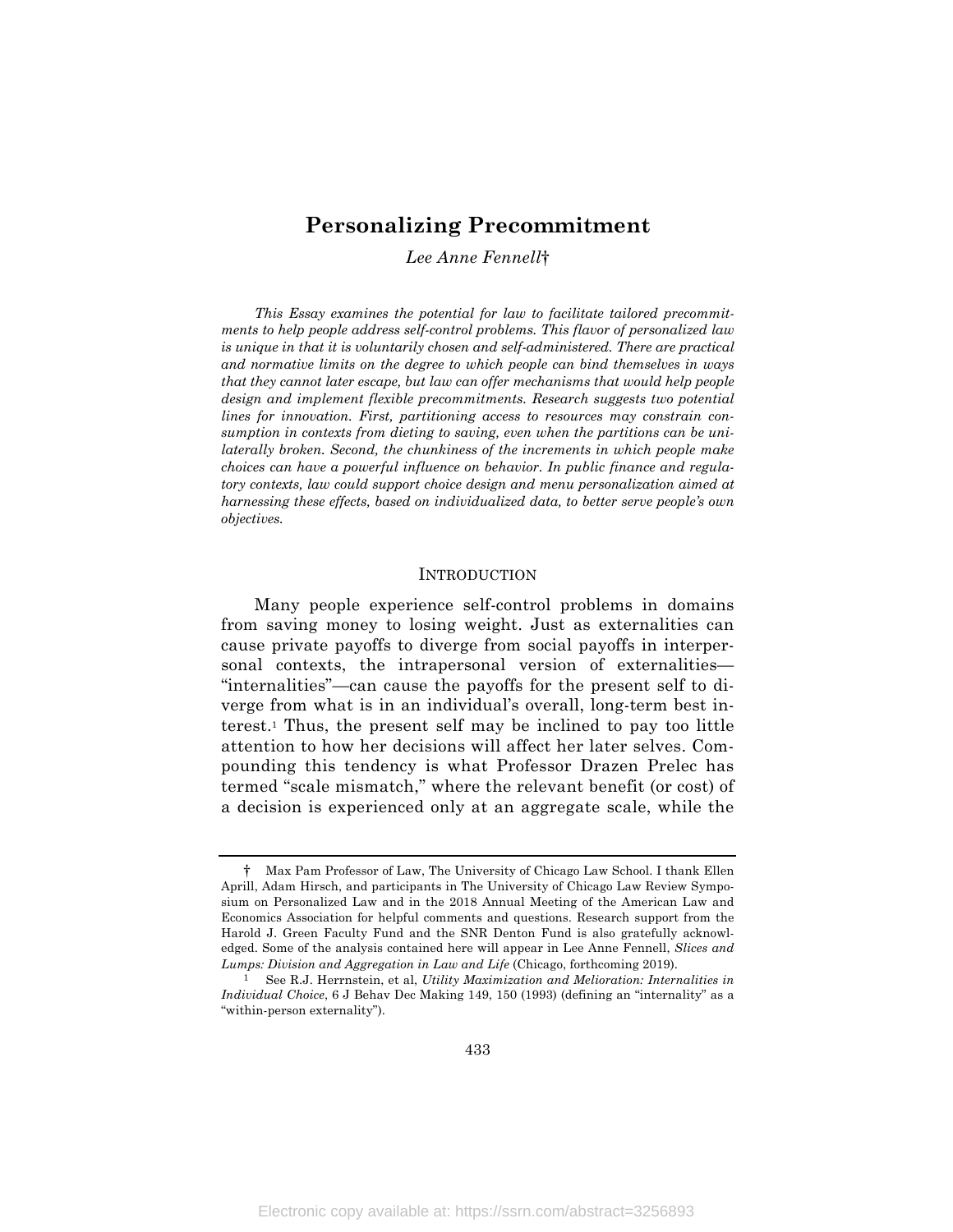corresponding inputs must be made at a decision-by-decision scale.2 To take familiar examples, attaining a fitness goal, losing weight, saving up for a down payment, or completing a writing project all require consistent inputs of effort or forbearance over an extended period of time before a favorable return can be experienced. An individual must get many temporal selves to cooperate on a project that even a small subset holds the power to sabotage.3

These difficulties can cause people to overcorrect with rigid rules that prove either unsustainable or unnecessarily welfare reducing. Government may get involved as well, typically with command-and-control approaches or untailored corrective taxes. But given heterogeneity among individuals, these approaches coercively constrain choice in ways that are likely to miss the mark for large numbers of people. This Essay examines an alternative: enabling people to make precommitments that are tailored to their own preference patterns and that embed the flexibility to make bounded exceptions as new circumstances arise. Emerging research suggests some ways to approach that goal through attention to partitions and menus.4 Parts I and II consider how partitioning and menu-design strategies, respectively, could support personalized precommitments. Part III examines how law might advance these efforts.

#### I. SEGMENTS AND PARTITIONS

The way in which resources or contributions are broken into segments can influence the success of informal solutions to

<sup>2</sup> Drazen Prelec, *Values and Principles: Some Limitations on Traditional Economic Analysis*, in Amitai Etzioni and Paul R. Lawrence, eds, *Socio-economics: Toward a New Synthesis* 131, 134–35 (M.E. Sharp 1991).

<sup>3</sup> Intrapersonal dilemmas are often metaphorically framed as conflicts among different "selves" in the literature, although the precise framing varies. See, for example, Jon Elster, *Introduction*, in Jon Elster, ed, *The Multiple Self* 1, 6 (Cambridge 1985) (discussing "the notion of the divided self" that suffers "some breakdown of internal communication in the mind"). See also generally Richard H. Thaler and H.M. Shefrin, *An Economic Theory of Self-Control*, 89 J Pol Econ 392 (1981) (modeling the interactions between a "planner" self and a series of present-focused "doer" selves).

<sup>4</sup> The approaches this Essay discusses are only a subset of the many ways that personalized precommitments might proceed. For example, self-imposed "sin taxes" could be personalized based on the preferences of successive selves. See generally, for example, Jay Bhattacharya and Darius Lakdawalla, *Time-Inconsistency and Welfare* (National Bureau of Economic Research Working Paper No 10345, Mar 2004) (proposing "smoking licenses" that smokers could purchase in order to commit their future selves to pay compensated cigarette taxes), archived at http://perma.cc/8TBN-38NS. See also Lee Anne Fennell, *Revealing Options*, 118 Harv L Rev 1399, 1482–85 (2005) (describing a choose-your-own-sin-tax scheme).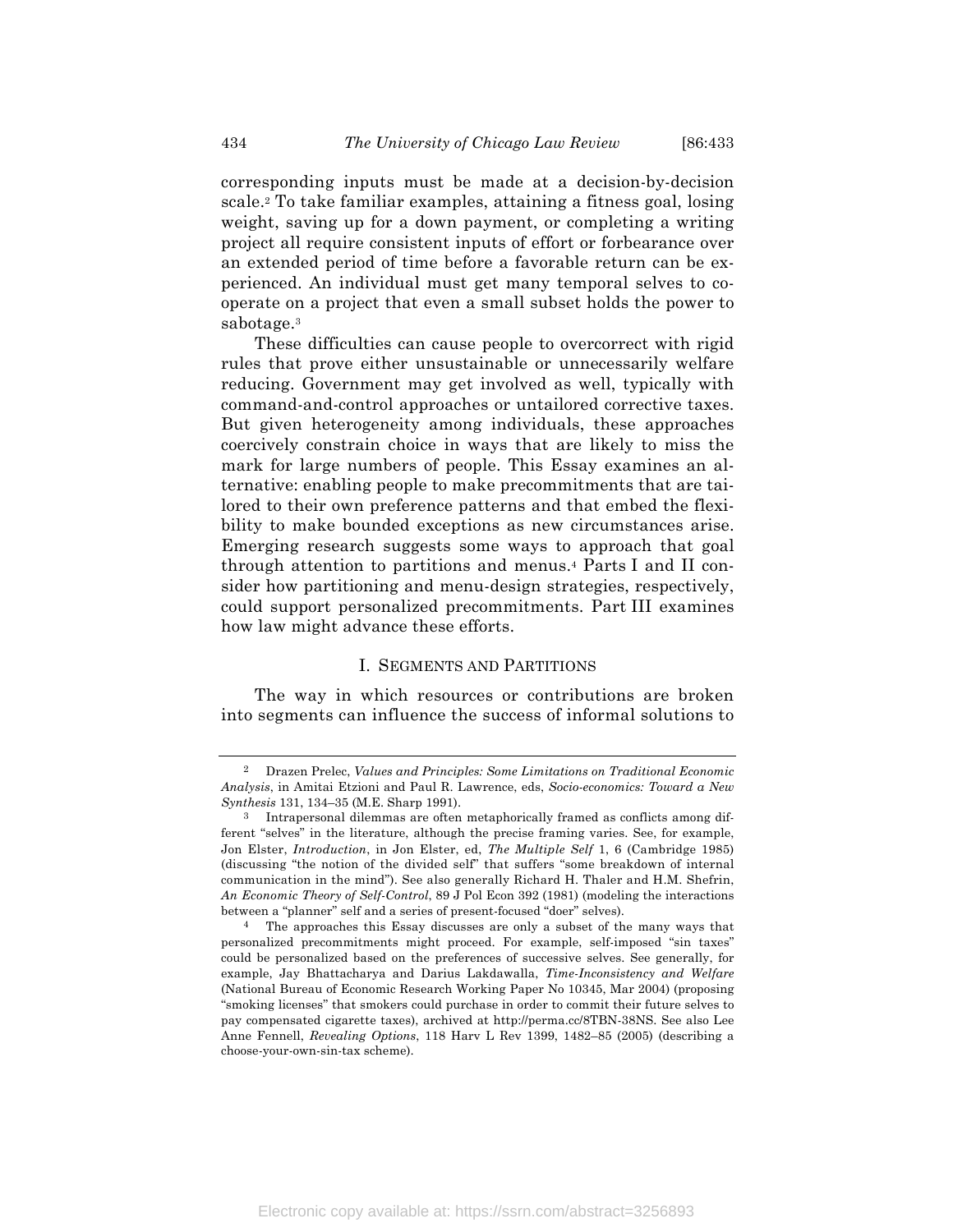collective action problems.5 The same is true when the harvesters or contributors are different temporal versions of the same person.

#### A. Segmentation and Consumption

Consider a person who is trying to diet. It is well known that portion sizes can influence consumption. Research also suggests the existence of a "unit bias," in which people tend to regard one unit of a good as the appropriate amount to consume at least within limits.6 For example, people may be inclined to consume exactly one cookie in a social setting, whether the cookie has a diameter of three inches or five inches. For food that does not come presegmented, "harvesting equipment" like serving spoons or tongs introduce a form of artificial segmentation that may provide cues about the appropriate amount to take. People seeking to control their intake may, therefore, try to control the size and segmentation of the units that they encounter.7

Significantly, segmentation enables people to meter and monitor consumption—their own and that of others. This can be instrumental in solving both interpersonal and intrapersonal dilemmas.8 For example, the physical partitioning of chocolates (by wrapping them) appears to slow consumption among those who reported a desire to constrain their consumption.<sup>9</sup> A possible explanation is that partitions underscore the amount being consumed or draw attention to the consumption choice.10 Indeed, simply dividing tempting foods into smaller pieces (for

<sup>5</sup> See, for example, Lee Anne Fennell, *Slicing Spontaneity*, 100 Iowa L Rev 2365, 2368–77 (2015).

<sup>6</sup> See Andrew B. Geier, Paul Rozin, and Gheorghe Doros, *Unit Bias: A New Heuristic That Helps Explain the Effect of Portion Size on Food Intake*, 17 Psychological Science 521, 521 (2006) (proposing the heuristic of "unit bias," defined as "a sense that a single entity (within a reasonable range of sizes) is the appropriate amount to engage, consume, or consider").

<sup>7</sup> For similar reasons, people may avoid bulk purchases of tempting goods like cigarettes in an effort to ration their consumption, even if it means forgoing volume discounts. See, for example, Klaus Wertenbroch, *Consumption Self-Control by Rationing Purchase Quantities of Virtue and Vice*, 17 Marketing Sci 317, 318–23 (1998).

<sup>8</sup> On the role of monitoring in solving common pool resource problems, see Elinor Ostrom, *Governing the Commons: The Evolution of Institutions for Collective Action* 45, 94–100 (Cambridge 1990).

<sup>9</sup> Amar Cheema and Dilip Soman, *The Effect of Partitions on Controlling Consumption*, 45 J Marketing Rsrch 665, 667–68 (2008) (finding that participants who were averse to overconsumption spread their consumption of a box of six chocolates over a larger number of days when the chocolates were individually wrapped).

<sup>10</sup> See id at 674–75.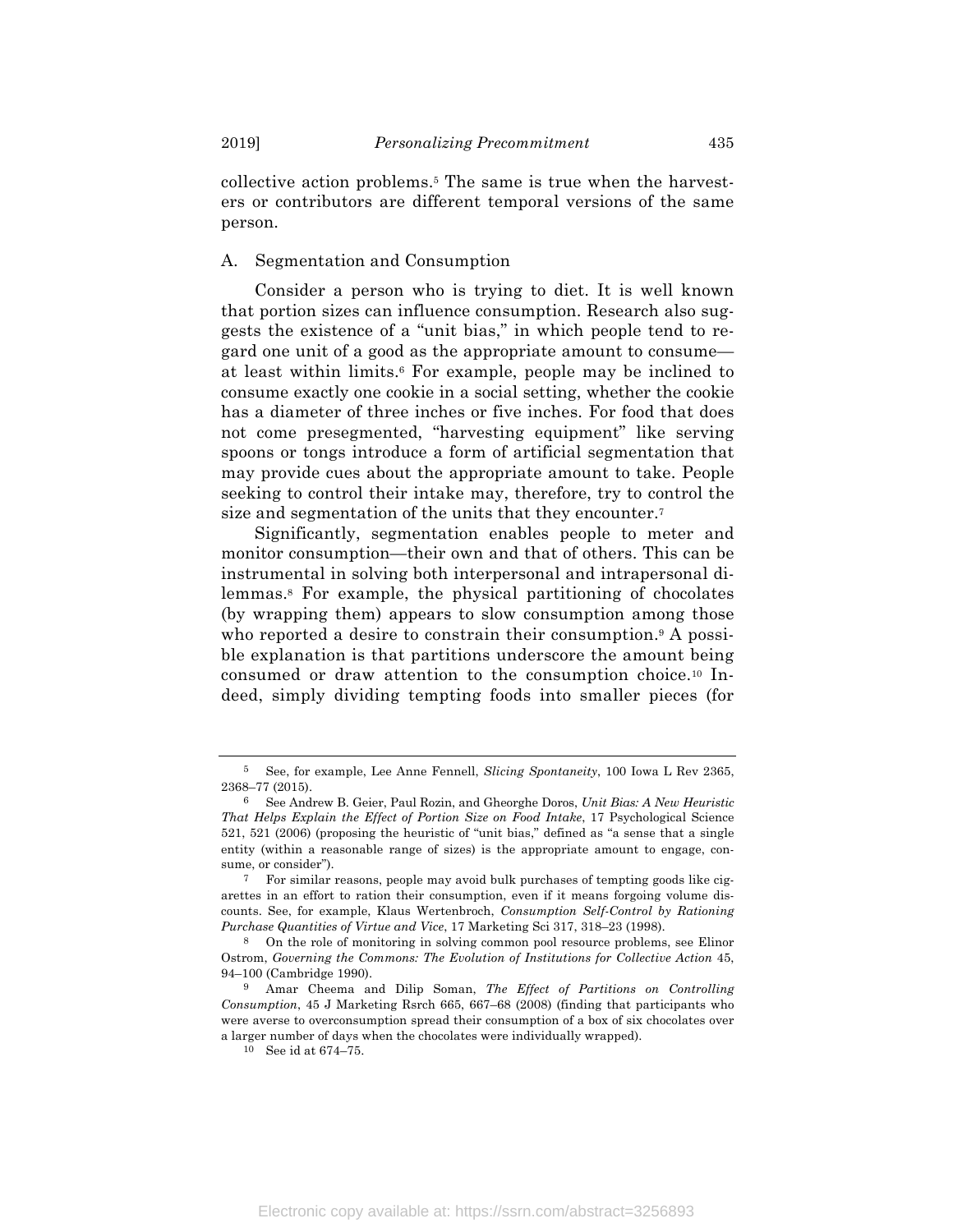example, cutting brownies into smaller pieces) appears to reduce consumption.<sup>11</sup>

Segmentation that facilitates metering and monitoring can also help people avoid consuming *less* than is in their long-term interest. In one experimental treatment of a replenishing resource dilemma, each participant was given exclusive control of a sector of the (virtual) harvesting terrain, which made the game an intrapersonal commons problem.12 When the number of available resource units remained visible as the game progressed, participants got closer to the optimum harvesting strategy than in any other treatment. But when the current state of the resource units was *not* visible, participants harvesting from their own terrain were overly cautious and took too little of the resource.13 We might see the same effect, for example, in instances of overdieting or overwork. If it is opaque to the individual how much progress she is making, she may fail to consume as much food or leisure as would be optimal.

Tempting snacks that are packaged in single-serving pouches might be expected to produce a constraining effect (both by enabling metering and by suggesting a serving norm) and, for some, a liberating effect (knowing that one can open up a packet without ruining one's diet altogether). Such single-serving packages are increasingly available, and people appear willing to pay extra for them, but the evidence of their effects is mixed.14 Holding the size of the food morsels themselves constant, dividing treats up among a larger number of smaller packages can at times actually lead to more consumption. For example, researchers found that packaging six pieces of brownie in one bag led to *less* brownie consumption than packaging the same six pieces of brownie in three smaller bags containing two pieces each.15

<sup>11</sup> See, for example, Gudrun Roose, Anneleen Van Kerckhove, and Elke Huyghe, *Honey They Shrank the Food! An Integrative Study of the Impact of Food Granularity and Its Operationalization Mode on Consumption*, 75 J Bus Rsrch 210, 217 (2017).

<sup>12</sup> Robert C. Cass and Julian J. Edney, *The Commons Dilemma: A Simulation Testing the Effects of Resource Visibility and Territorial Division*, 6 Hum Ecol 371, 374–77 (1978).

<sup>13</sup> See id at 378, 383.

<sup>14</sup> See Roose, Van Kerckhove, and Huyghe, 75 J Bus Rsrch at 210–11 (cited in note 11).

<sup>15</sup> Id at 215–17 (describing the research design and discussing the results). See also Myla Bui, Andrea Heintz Tangari, and Kelly L. Haws, *Can Health "Halos" Extend to Food Packaging? An Investigation into Food Healthfulness Perceptions and Serving Sizes on Consumption Decisions*, 75 J Bus Rsrch 221, 224–26 (2017) (finding that undivided packages containing sixteen discrete pieces led to more consumption than when subdivided into packets of four items for items perceived as healthy (granola bites) but not for items perceived as unhealthy (cookies)).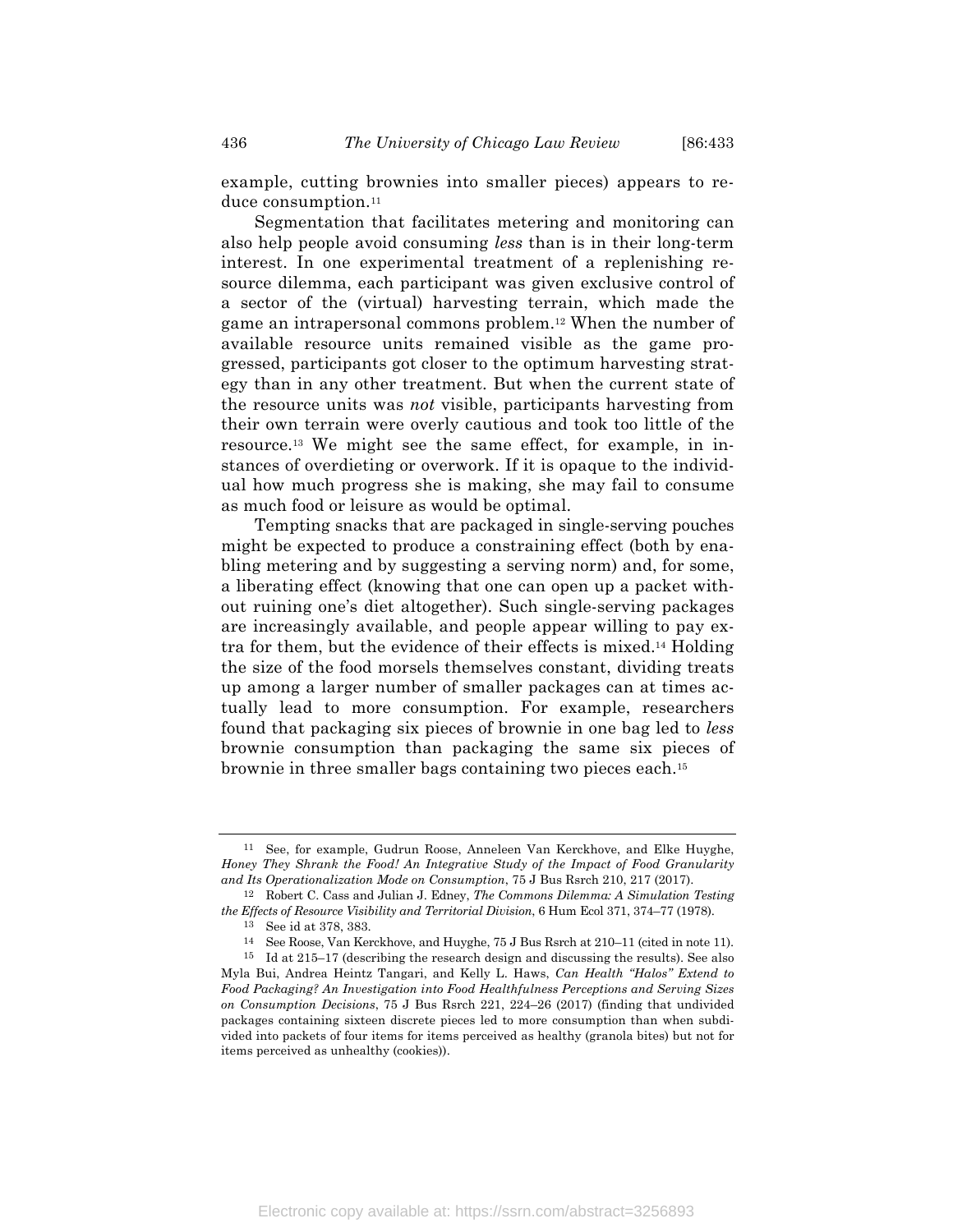One possible explanation for this result is that packaging operates to redefine the choice menu.16 Whereas the single sack containing six segments may have appeared to offer six discrete consumption intervals (one for each piece), the three-sack arrangement may have reduced the perceived menu to three nodes: two pieces, four pieces, and six pieces. While a participant could have chosen to eat just one piece of brownie from a given sack, bundling the two brownies together may have made it more likely that both would be consumed once the choice was made to open a new sack. The possibility that the size of choice intervals can influence behavior will be discussed further in Part II.

#### B. Granularity in Contributions

Just as the segmentation of resources can influence cooperation, so too can the segmentation of units of effort or time. There are two factors in play here—how easy or feasible it is for different temporal selves to make contributions and whether the different selves will be motivated to make those contributions. The first factor is a function of the *granularity* of the inputs, while the second factor depends on the *payoff structure* that the selves confront—which often turns on how goals are defined and how different inputs stack together to achieve them.

Consider first granularity. In multiperson collective projects like barn raising and quilt making, as well as more newfangled collaborative computing projects, much turns on the segments in which tasks or other contributions can be parceled out to participants. The ideal, as Professor Yochai Benkler explains, is to find a level of granularity that lets people make contributions that are meaningful yet manageable enough to fit within their schedules.17 So too when the collaborators are different versions of oneself.

Professors Sendhil Mullainathan and Eldar Shafir use the metaphor of packing to illustrate granularity, contrasting the ease with which jellybeans can be packed into a bag with the

<sup>16</sup> For a different interpretation, see Roose, Van Kerckhove, and Huyghe, 75 J Bus Rsrch at 212, 217–18 (cited in note 11) (arguing that the physical partitioning of food leads to a self-control conflict around eating, producing restraint among certain eaters, whereas the bundling of food into small packages did not trigger such a conflict). See also generally Bui, Tangari, and Haws, 75 J Bus Rsrch 221 (cited in note 15) (reporting findings about the effects of packaging partitions that suggest people may rely on internal self-control for unhealthy foods but eat apparently healthy foods without restraint).

<sup>17</sup> Yochai Benkler, *Sharing Nicely: On Shareable Goods and the Emergence of Sharing as a Modality of Economic Production*, 114 Yale L J 273, 336 (2004).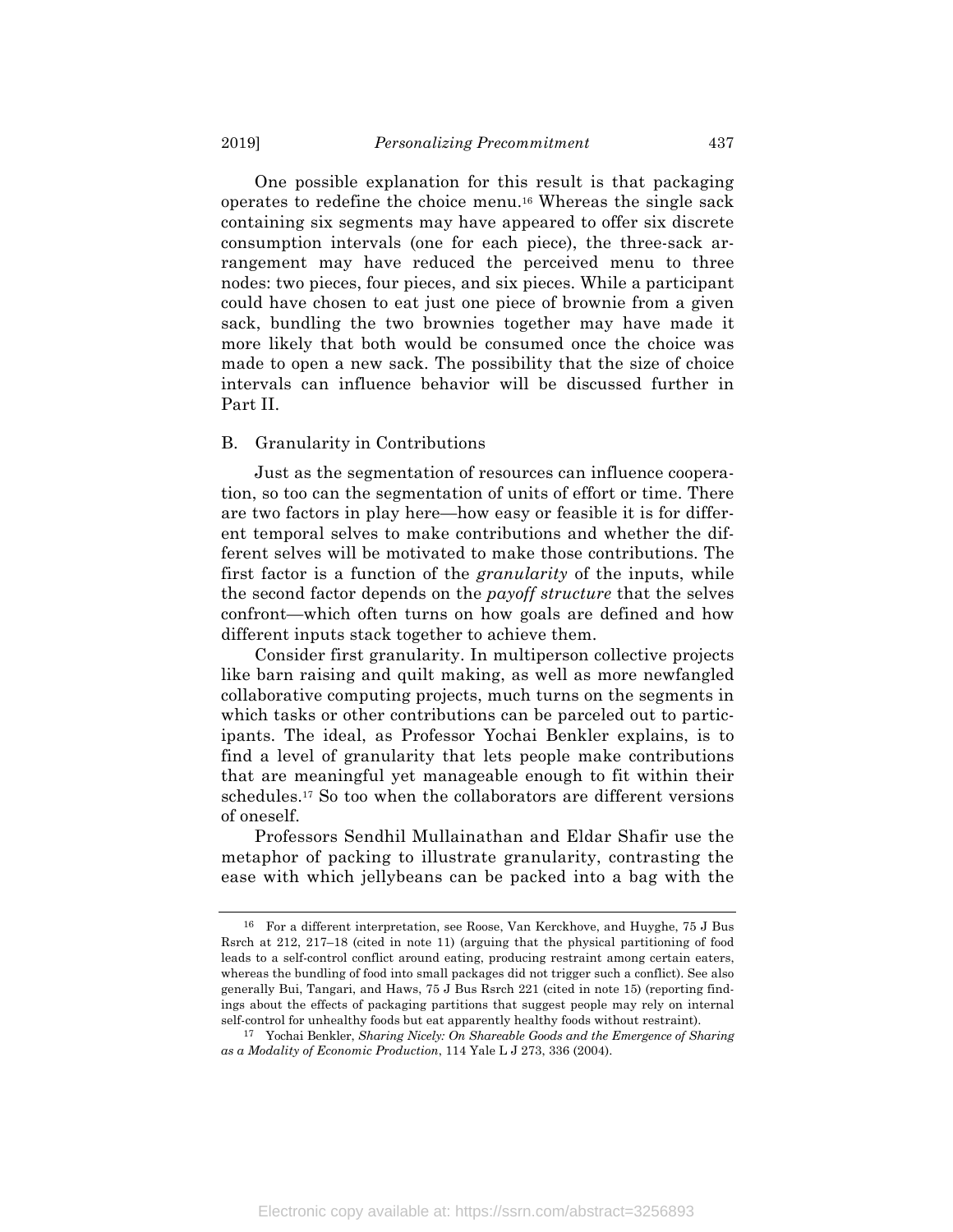difficulty of packaging up an assortment of whole fruit.18 Because the former is highly granular, the different pieces automatically settle around each other to efficiently use the space available, whereas careful packing is required to fit bananas, pineapples, and oranges into a relatively constrained space.19 Making tasks more granular can make it easier for people's various temporal selves to make contributions. For example, an author writing a book might break the book into chapters, and the chapters into subsections, so that it is possible to fit meaningful stints of work into an otherwise busy schedule. If tasks do not come in easy-to-divide segments, however, more time and effort must be devoted to slicing up the tasks and reaggregating the results. And dividing up work among more selves, just like dividing up work among more workers, presents management challenges and raises concerns about shirking. This brings us to the second factor—the question of motivation.

When faced with a large project, people are often advised to break it down into manageable chunks so that each is less daunting to accomplish.20 Sometimes this advice is meant as a trick to get a person working on a task that is, in fact, inherently lumpy or indivisible in character. When tasks are lumpy, a small initial push may be enough to alter incentives.<sup>21</sup> Thus, we have books like *Writing Your Dissertation in Fifteen Minutes a Day*,<sup>22</sup> which recommends a facially inadequate unit of effort that is designed to help people overcome the fear of working on a large project. Someone who has committed even fifteen minutes to the project, the theory goes, will have become so engrossed in the work that she will keep going. If she can continue to trick herself into beginning her work day after day, eventually she will end up with a dissertation.

Nonetheless, breaking tasks down is a double-edged sword from a motivational perspective, especially if the tasks are not inherently lumpy or intrinsically engrossing. The smaller the

<sup>18</sup> Sendhil Mullainathan and Eldar Shafir, *Scarcity: The New Science of Having Less and How It Defines Our Lives* 84–85 (Picador 2013).

<sup>19</sup> See id.

<sup>20</sup> See Thomas C. Schelling, *Choice and Consequence* 79 (Harvard 1984).

<sup>21</sup> See Mark P. Gergen, *The Use of Open Terms in Contract*, 92 Colum L Rev 997, 1015–16 (1992) (discussing agency contexts in which getting someone to start work on a lumpy task can incentivize her to complete it).

<sup>22</sup> Joan Bolker, *Writing Your Dissertation in Fifteen Minutes a Day: A Guide to Starting, Revising, and Finishing Your Doctoral Thesis* (Owl Books 1998). See also Joli Jensen, *Write No Matter What: Advice for Academics* 17, 20–21 (Chicago 2017) (advising spending at least fifteen minutes per day on a writing project).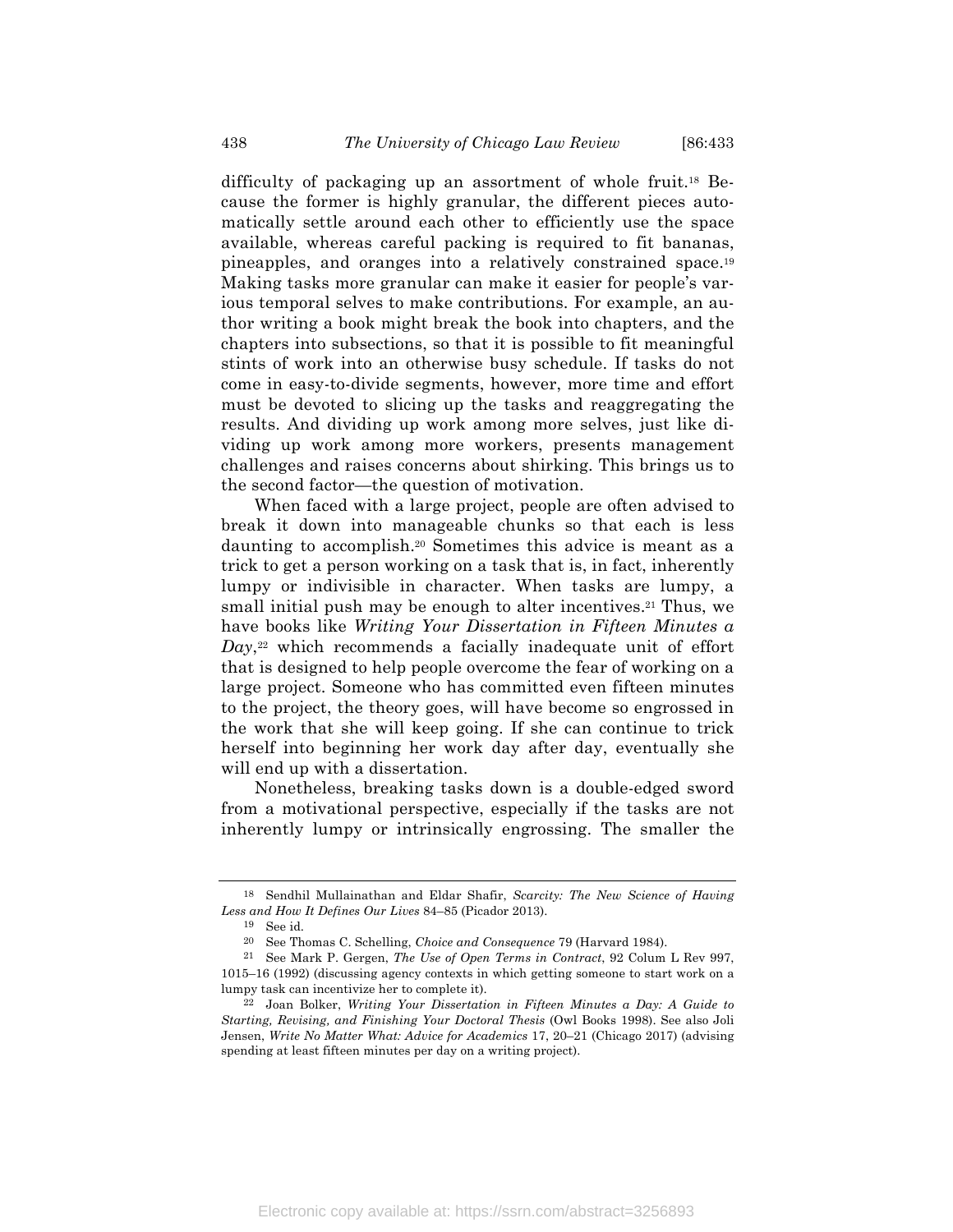chunks, the easier each one is to schedule and complete, but the more each of them seems like a drop in the bucket relative to the overall goal, and the less it might seem to matter whether any particular task gets accomplished on any particular day. If units of effort are highly granular but goals are lumpy, the problem of scale mismatch arises.23 Each self may find her best intentions undermined by the realization that whatever she does today will come to nothing if her unreliable other selves fail to follow through.

What is needed is a way to commit each of the selves to doing her part. At times, this may require focusing not on the work units themselves but rather on the time spent *not* working. For example, breaks from work might be segmented in ways that discourage overconsumption so that continuing beyond a set limit feels a bit like opening another package of snacks.

#### C. Partitioning Money

Saving money is difficult. Not only must one get one's various selves to contribute to the savings fund, one must also keep one's various selves (as well as friends and family members) from raiding the stockpile. As Professor David Laibson has observed, people can use illiquid goods like homes as a form of forced savings, although the ability to readily access their equity through mechanisms like home equity loans can undermine the potency of this strategy.24 But tying up money so that it can never be accessed presents risks too—in the case of a financial shock, it can greatly limit one's options. Often, people want neither an ironclad and unopenable lockbox for their money nor an openended ATM that can be accessed at a whim, but rather something in between.

Could a type of permeable partitioning similar to that which appears to slow food consumption help in achieving this balance? Work by Professors Dilip Soman and Amar Cheema offers some support for this idea.<sup>25</sup> They conducted a study in rural India involving married laborers with children, all of whom were engaged in the same profession and earning the same amount.26 The experimental design involved setting aside part of

<sup>23</sup> See Prelec, *Values and Principles* at 134–35 (cited in note 2).

<sup>24</sup> David Laibson, *Golden Eggs and Hyperbolic Discounting*, 112 Q J Econ 443, 444– 45, 461–63 (1997).

<sup>25</sup> See generally Dilip Soman and Amar Cheema, *Earmarking and Partitioning: Increasing Saving by Low-Income Households*, 48 J Marketing Rsrch S14 (2011).

<sup>26</sup> Id at S16.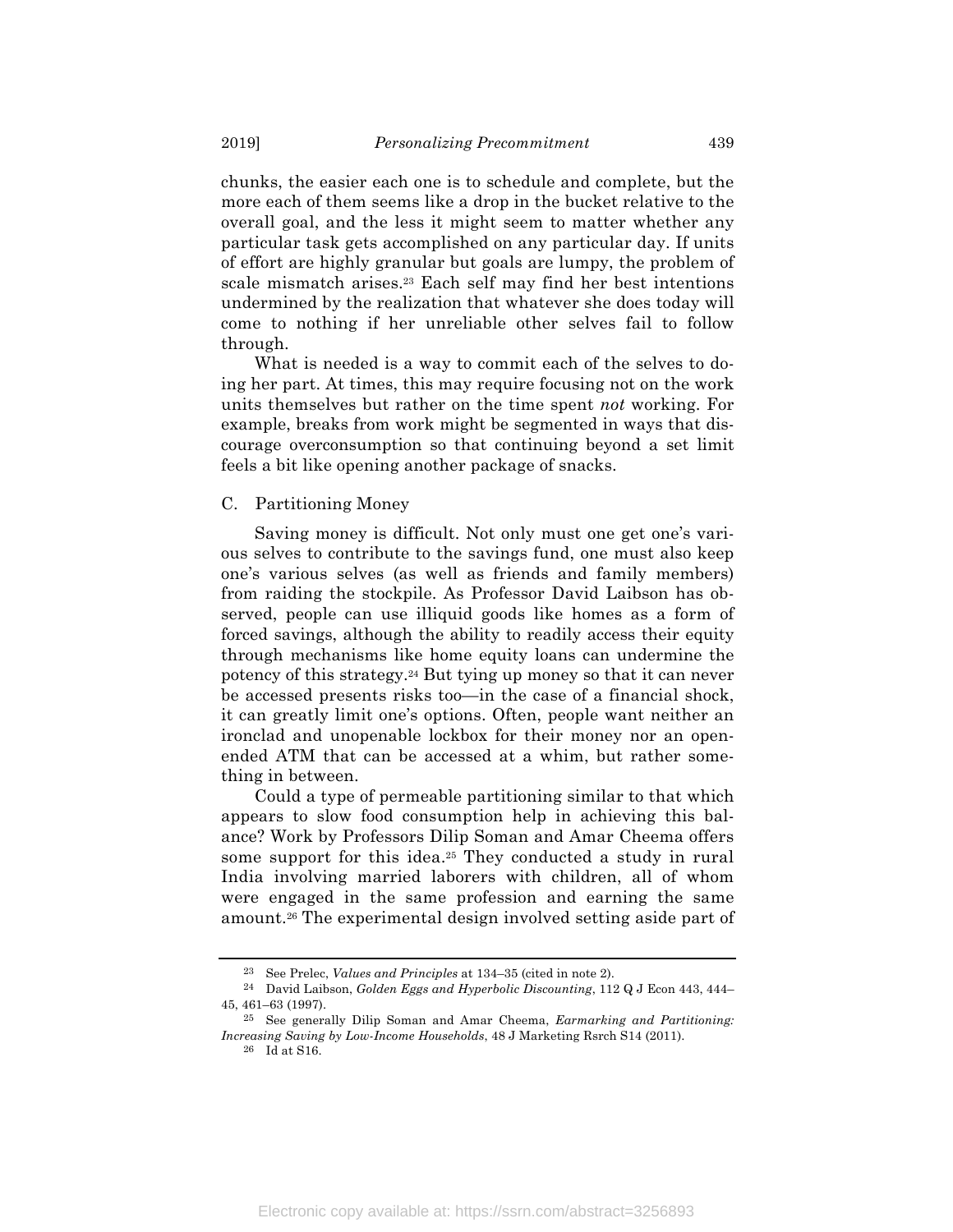each worker's weekly pay in sealed envelopes, earmarked as savings. Some of the workers had all of each week's earmarked savings placed in one envelope, while others had it partitioned into two envelopes. The experimental design also varied the savings target across these conditions so that some workers had about 6 percent of their wages sealed into either one or two envelopes, while others had a target twice that high, 12 percent, sealed into either one or two envelopes.27 Finally, half of the par-

lopes, while the other half received the savings in envelopes printed with photographs of their children.28 The study found that partitioning had a significant effect in increasing savings. Even though the two-envelope households with high savings targets were very likely to open *one* envelope during a given week, the partitioning helped to guard the rest of the savings from being raided. This partitioning effect was accentuated when children's pictures appeared on the envelopes.29 Those with the high savings target and an unpartitioned single envelope saved the least.30 The researchers concluded that "a

ticipants received their earmarked savings in plain white enve-

high saving target helps when partitions are present but hurts when partitions are absent. Because the high saving target is difficult to maintain, the presence of partitions prevents households from sliding down a slippery slope of goal failure."<sup>31</sup>

Sometimes the function of partitions is not to discourage spending but rather to encourage spending for particular purposes—which may, counterintuitively, make it easier to save money in other parts of the budget. Prelec and his coauthor, Professor George Loewenstein, provide this example: A couple was deciding between two apartments—one that was very expensive but near many good restaurants and one that was much less expensive but a cab ride away from the good restaurants.<sup>32</sup> The pair calculated that the cheaper apartment would save them so much money that they could spend freely on cabs and still come out well ahead, but they feared they would be deterred from actually going to the good restaurants by the high marginal

<sup>27</sup> Id at S17.

<sup>28</sup> Id.

<sup>29</sup> Soman and Cheema, 48 J Marketing Rsrch at S18–19 (cited in note 25). The children's pictures also helped participants with the lower savings target avoid opening an envelope at all.

<sup>30</sup> Id at S19.

<sup>31</sup> Id.

<sup>32</sup> Drazen Prelec and George Loewenstein, *The Red and the Black: Mental Accounting of Savings and Debt*, 17 Marketing Sci 4, 20 (1998).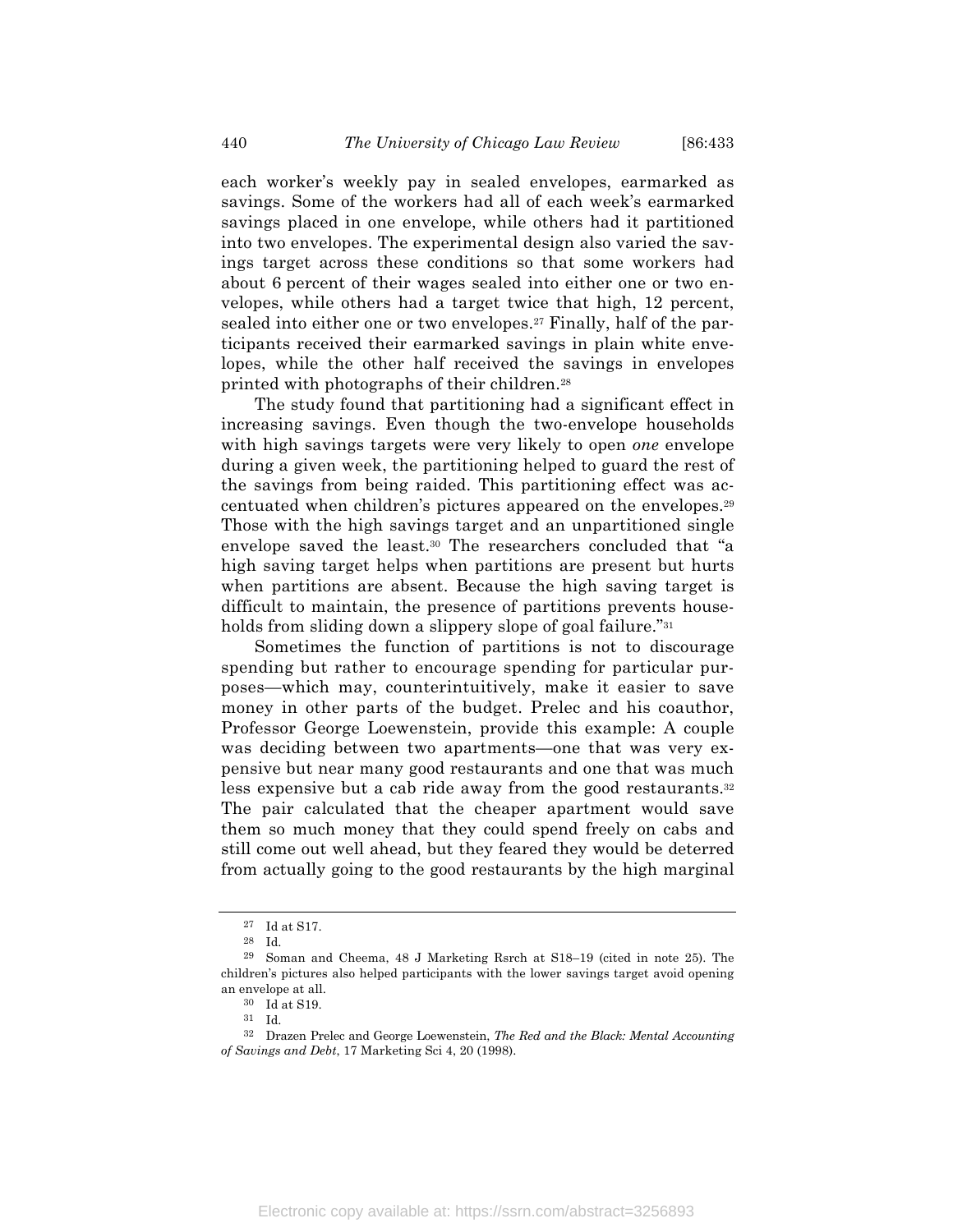cost of the cab rides. Their solution was to set aside money for cab rides to restaurants, as a means of precommitment.33

More broadly, setting aside money for small splurges and occasional treats may help households guard against spending too much on large, irreversible purchases.34 A lumpy purchase like a car or a home, once made, cannot be scaled back after the fact. By contrast, an envelope of money set aside for restaurant meals or discretionary cab rides can be readily repurposed if an emergency arises.35 Savings obviously serve the same precautionary purpose (and should be part of any family's budget plan), but the way a family formulates its consumption budget can also influence its financial resilience. Counterintuitively, precommitting to some relatively frivolous short-term expenditures can keep valuable slack in the budget to address financial shocks while at the same time interjecting some (bounded) fun into what might otherwise be an overly rigid spending plan.<sup>36</sup>

The idea of using partitions to segment and earmark money is not new; many people grew up in families that used envelope or coffee can budgeting systems. An interesting question is whether the effects associated with physical partitioning into jars or envelopes can be replicated in virtual space, within ordinary bank accounts or mortgages. Soman and Cheema discuss the possibility of software that could visually represent different "envelopes" or earmarked categories within a single bank account.37 The virtual representations of these envelopes could be digitally adorned with pictures designating goals, be accompanied by sound effects or animations when "opening an envelope," or even require more steps (or time delays) to open certain envelopes. Similarly, homeowners could commit in advance to segment their home equity so that it would be possible to access, say, only half of it within a given period of time or in any particular transaction. Below, I discuss some ways that law and policy could support experimentation in this domain.38

<sup>33</sup> Id.

<sup>34</sup> See Elizabeth Warren and Amelia Warren Tyagi, *The Two-Income Trap: Why Middle-Class Mothers and Fathers Are Going Broke* 164–66 (Basic Books 2003) (suggesting that families keep some discretionary expenditures in their budget while finding ways to reduce fixed and long-term financial obligations).

<sup>35</sup> See id at 164–65.

<sup>36</sup> See id at 165.

<sup>37</sup> Soman and Cheema, 48 J Marketing Rsrch at S20–21 (cited in note 25).

<sup>38</sup> See Part III.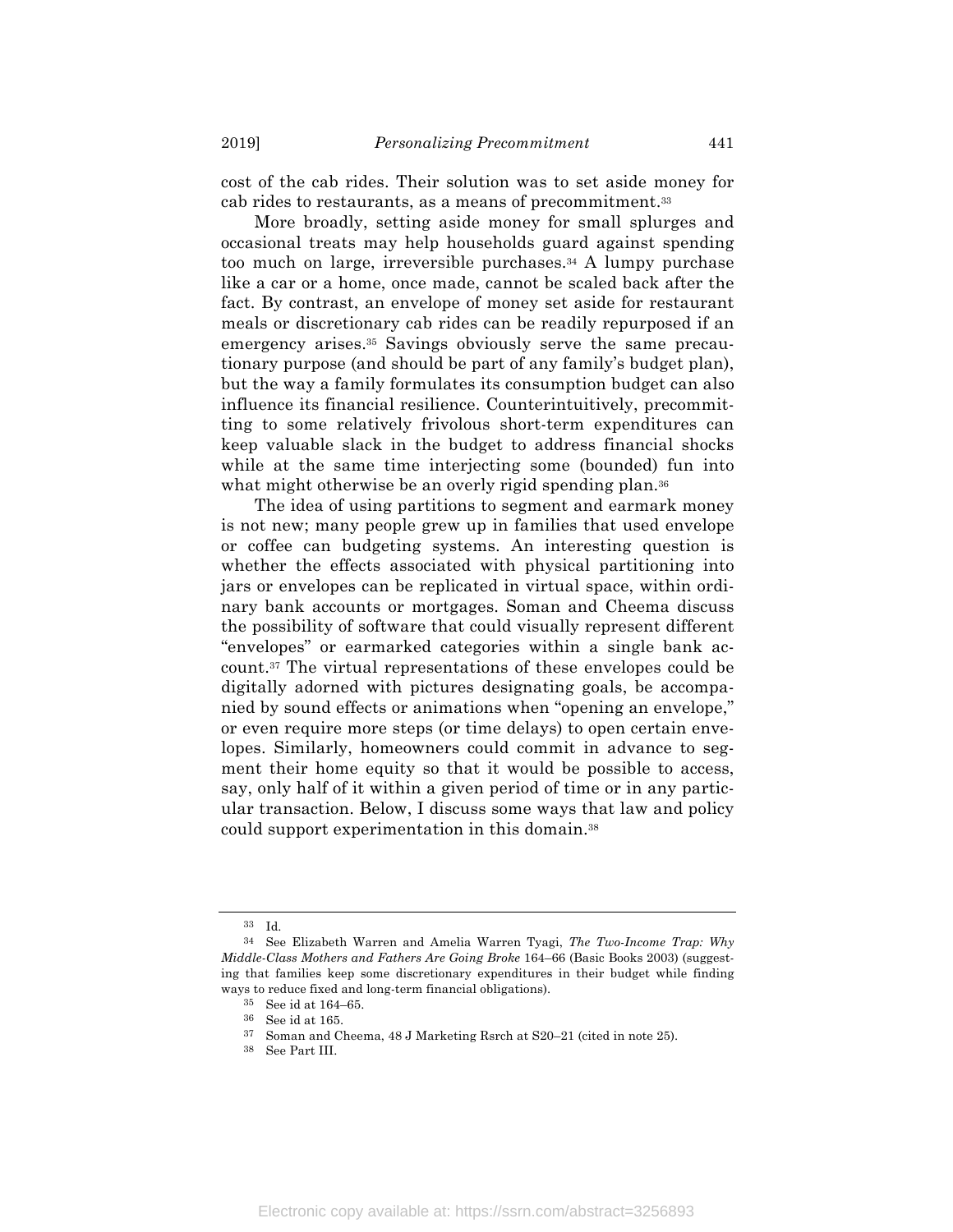#### II. MENUS AND PATTERNS

Segmentation effectively creates a menu of options defined by the number of discrete units available to consume or access, whether brownies or envelopes of money. But menus can be more explicitly manipulated to advance people's self-control objectives.39 This need not mean eliminating all tempting choices. Indeed, well-designed menus might enable people to make bounded exceptions to general rules—a way of choosing a behavioral pattern that includes some variation.

#### A. Pruning Menu Choices

Most economic analysis assumes that choices are made from a continuous menu. As a result, standard graphs translate any disconnect between private and social payoffs (or between a person's short- and long-term interests in the intrapersonal context) into a corresponding deadweight loss. The analysis changes profoundly, however, when people's choices come in discrete intervals or chunks. Sometimes this chunkiness will render spillovers irrelevant to behavior; the individual ends up making the socially optimal (or intrapersonally optimal) choice even though other people (or other selves) are affected by her choice.40 In other cases, however, the chunkiness can drive an individual's choice even further from the social optimum.41

Consider, for example, the effect of removing a medium drink size from the menu. This creates a forced choice between small and large sizes (or multiples of those sizes). The effect of this change is indeterminate—some people who would have consumed the medium size will consume less (drop down to the small size), while others will consume more (step up to the large size). But suppose that tapping into an individual's own consumption data would reveal which of these two effects would dominate. An individual could then figure out how to adjust the menu to pursue a goal of consuming less (or more). While restaurants and stores cannot adjust their physical offerings for each customer, online ordering apps could enable profile-based

<sup>39</sup> See Faruk Gul and Wolfgang Pesendorfer, *Temptation and Self Control*, 69 Econometrica 1403, 1403–04 (2001).

<sup>40</sup> See Fennell, 100 Iowa L Rev at 2377–81 (cited in note 5) (examining and illustrating this point). See also James M. Buchanan and Wm. Craig Stubblebine, *Externality*, 29 Economica 371, 374–77 (1962) (distinguishing Pareto-relevant from Pareto-irrelevant externalities).

<sup>41</sup> See Fennell, 100 Iowa L Rev at 2381–82 (cited in note 5).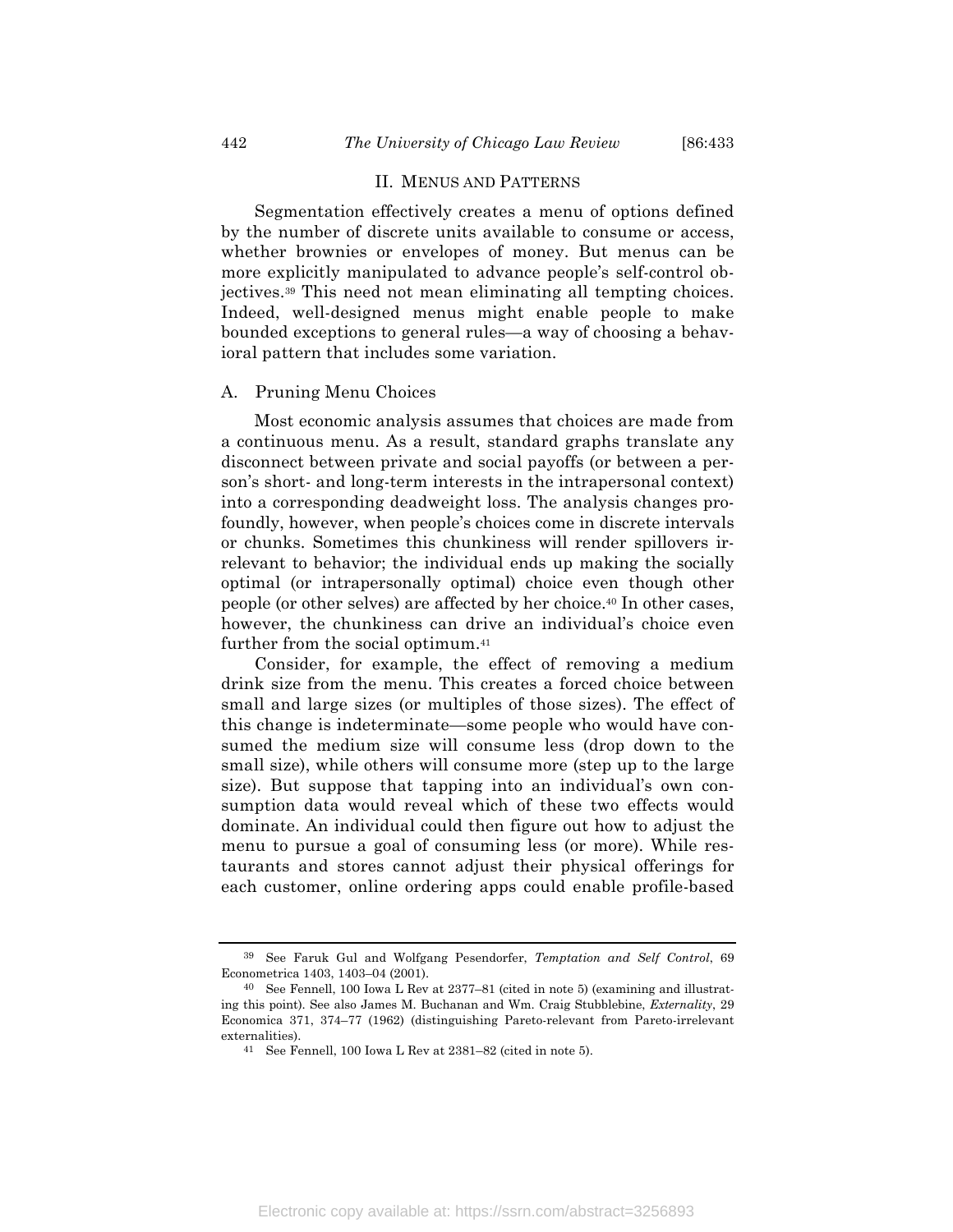customization that simply removes certain sizes from a customer's default option set.

An important and counterintuitive aspect of this analysis is that people would not necessarily want to take the largest sizes off the menu. In fact, offering *only* a larger size can sometimes be a highly effective way to deter consumption. Imagine that you are walking past a drugstore and have a sudden craving for a regular-sized (1.5 ounce) candy bar. This drugstore, let us suppose, has decided to stop offering single-serving candy bars to its customers, although it still sells larger bags and multipacks of candy. You discover that you can buy a value pack containing six bars of the candy you had been planning to buy at a price four times higher than what the single candy bar would have cost. It's possible you would go ahead and buy the value pack. But despite your craving and the favorable per-ounce cost, there's a decent chance you would pass it up—you just don't want *that much* candy.

To determine which effect will dominate, we need to know more about the elasticity of your demand for immediate chocolate.42 In short, you would need exactly the kind of data about past consumption that is increasingly available. Of course, even if you pass up the larger quantum of candy, it isn't clear that the constrained menu served your best interests—that depends on whether your originally planned single-bar purchase would have undermined your overall life goals as opposed to fitting comfortably and deliciously within them. Nonetheless, it is interesting that offering only a *larger* size than most people want—a lumpier choice—could potentially *curtail* consumption among some individuals who would otherwise struggle with self-control issues. The ability for such a person to opt into a world in which only large packages of candy are available could be quite valuable—enabling buying in quantity for events and parties while effectively removing the temptation to consume a little bit now and then.

Consider how predictions about future behavior play out here. Some people, well attuned to their self-control struggles, might say, "I'm not getting that big package of candy because then I'd just eat it all." Others with similar self-control problems but without awareness of those problems might say, "I'm not

<sup>42</sup> For an examination of the elasticity of consumption in response to changes in portion size, see generally Natalina Zlatevska, Chris Dubelaar, and Stephen S. Holden, *Sizing Up the Effect of Portion Size on Consumption: A Meta-analytic Review*, 78 J Marketing 140 (2014).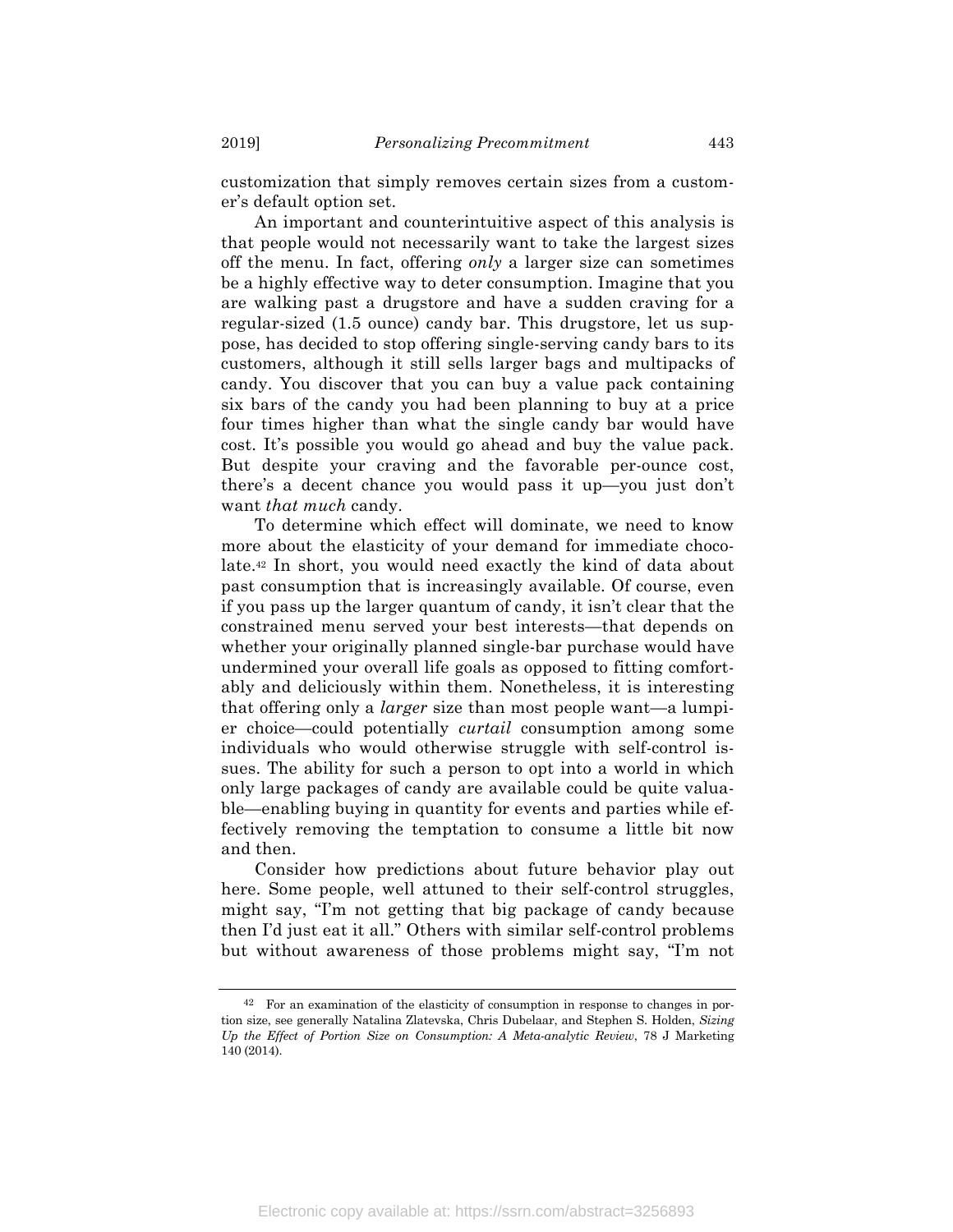buying that big package of candy because I'd just eat one bar and throw out the rest—it's not a good value." In other words, both sophisticated and naïve individuals with self-control problems might well resist buying the multipack but for opposite reasons—one because she expects to eat all the candy, and the other because she doesn't.43 Even though the naïf is wrong about how much of the chocolate she would actually eat if she bought the pack—from a value-for-money perspective, the purchase would probably work out just fine—her reluctance to make the purchase on value grounds turns out to protect her from a purchase that would have tempted her into overconsumption.44

A creative use of supersizing as a self-control tool was hypothesized by Professors Ted O'Donoghue and Matthew Rabin.45 They envisioned a plan in which people who wished to purchase cigarettes would be required to first obtain a special photo ID that would cost \$5,000 and would entitle its bearer to 2,500 taxfree packages of cigarettes. Because only those who planned to smoke a great deal would get their money's worth out of the license, it would attract only those who had decided in advance to pursue a cigarette addiction and not those who planned to smoke just a little and then quit.46 If most long-term smokers fall into the latter category, then a decision made on value grounds could sidestep a self-control trap.

#### B. Rules, Firewalls, and Patterns

Product sizes and quantities are just one example of how menu design might influence choices. Consider how rigid personal rules (like "no cake" in the dieting context) implicitly

<sup>43</sup> See Ted O'Donoghue and Matthew Rabin, *Studying Optimal Paternalism, Illustrated by a Model of Sin Taxes*, 93 Am Econ Rev 186, 189–90 (2003) (presenting an example in which "naïfs" who do not expect to encounter self-control problems behave the same way as "sophisticates" who are aware of their self-control problems—but for very different reasons).

<sup>44</sup> For similar mechanisms, see id (explaining how allowing people to opt into a scheme that taxes potato chips and subsidizes carrots could encourage the participation—on purely financial grounds—of those who do not expect to be, but would be, tempted to eat unhealthy foods); M. Keith Chen and Alan Schwartz, *Intertemporal Choice and Legal Constraints*, 14 Am L & Econ Rev 1, 5–6 (2012) (discussing how illiquid savings instruments that attract naïfs for the higher interest rate could wind up protecting them from themselves).

<sup>45</sup> O'Donoghue and Rabin, 93 Am Econ Rev at 190 (cited in note 43).

<sup>46</sup> Id. For perspectives on the rationality of addiction, compare generally Gary S. Becker and Kevin M. Murphy, *A Theory of Rational Addiction*, 96 J Pol Econ 675 (1988), with Jonathan Gruber and Botond Köszegi, *Is Addiction "Rational"? Theory and Evidence*, 116 Q J Econ 1261 (2001).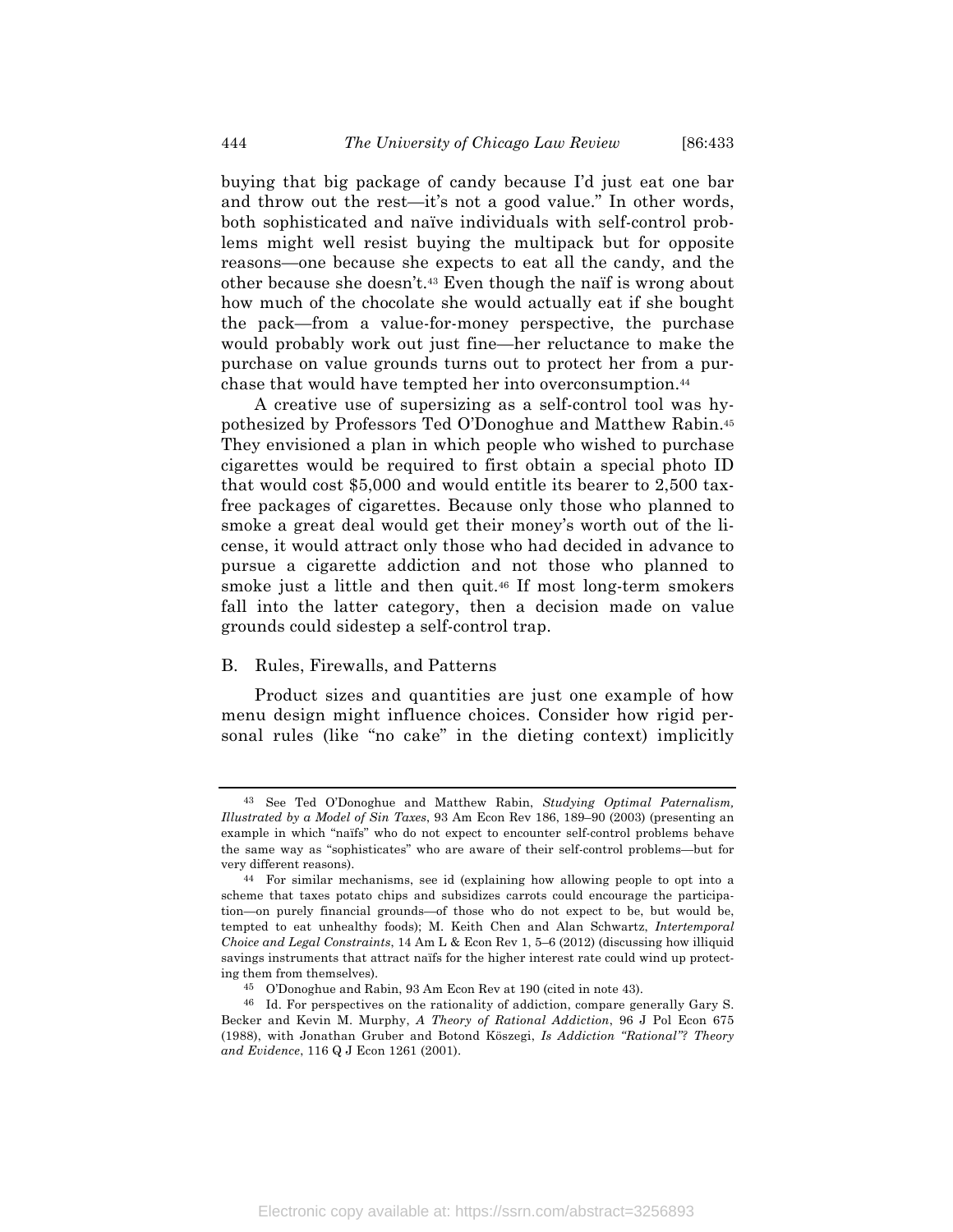construct menus pruned to just two choices, an on-off binary of compliance or noncompliance. By conceptually bundling together all instances of a given choice and proclaiming a once-and-for-all answer, rules eliminate the need for case-by-case deliberation as each tempting situation arises.47 Such rules are, unsurprisingly, a common self-control strategy.48 And the reason that they can be so effective—the extreme chunkiness of the choices they present—is also the reason why they often fail.

Rules change the payoff structure associated with the choices that they govern, both by reducing the costs of making the "better" choice by rendering it more automatic and by artificially raising the costs associated with departing from it. This stakeraising characteristic of personal rules has both positive and negative effects.49 On the plus side, it tends to enlarge the decision unit so that people view the operative choice as one between aggregate patterns of conduct, rather than merely between individual acts.50 This reframing can be extremely valuable in settings in which one pattern, such as sobriety, plainly dominates another pattern, such as alcoholism, but at each decision point the chooser would prefer having a drink to not having a drink.<sup>51</sup>

But rules have their costs as well. By raising the stakes, they make each failure more monumental than its direct implications would suggest. Like take-it-or-leave-it offers in bargaining settings, rules attempt to remove intermediate alternatives (for example, "cake once in a while") to push actors toward the preferred chunky choice ("cake never")—but not without the risk that the actor will decide to switch to a different chunky choice ("cake anytime"). A lapse, instead of causing the lapser to redouble her efforts, can too often have the opposite effect of undermining her efforts and inducing further failures.52 Thus, we observe what has been termed the "what the hell" effect, where failure to live up to a goal such as a daily caloric

<sup>47</sup> See George Ainslie, *Breakdown of Will* 112–13 (Cambridge 2001) (explaining how habits bypass the need for continuous negotiation among one's temporal selves).

<sup>48</sup> See, for example, George Ainslie, *Picoeconomics: The Strategic Interaction of Successive Motivational States within the Person* 163–70 (Cambridge 1992); Roland Bénabou and Jean Tirole, *Willpower and Personal Rules*, 112 J Pol Econ 848, 867–73 (2004).

<sup>49</sup> On the bundling and stake-raising character of rules, see, for example, Bénabou and Tirole, 112 J Pol Econ at 851–52 (cited in note 48); Ainslie, *Picoeconomics* at 192–93 (cited in note 48).

<sup>50</sup> On the distinction between acts and patterns, see, for example, Howard Rachlin, *Self-Control: Beyond Commitment*, 18 Behav & Brain Sci 109, 115–17 (1995).

<sup>51</sup> See Howard Rachlin, *The Science of Self-Control* 63–65 (Harvard 2000).

<sup>52</sup> See, for example, Ainslie, *Breakdown of Will* at 148–49 (cited in note 47).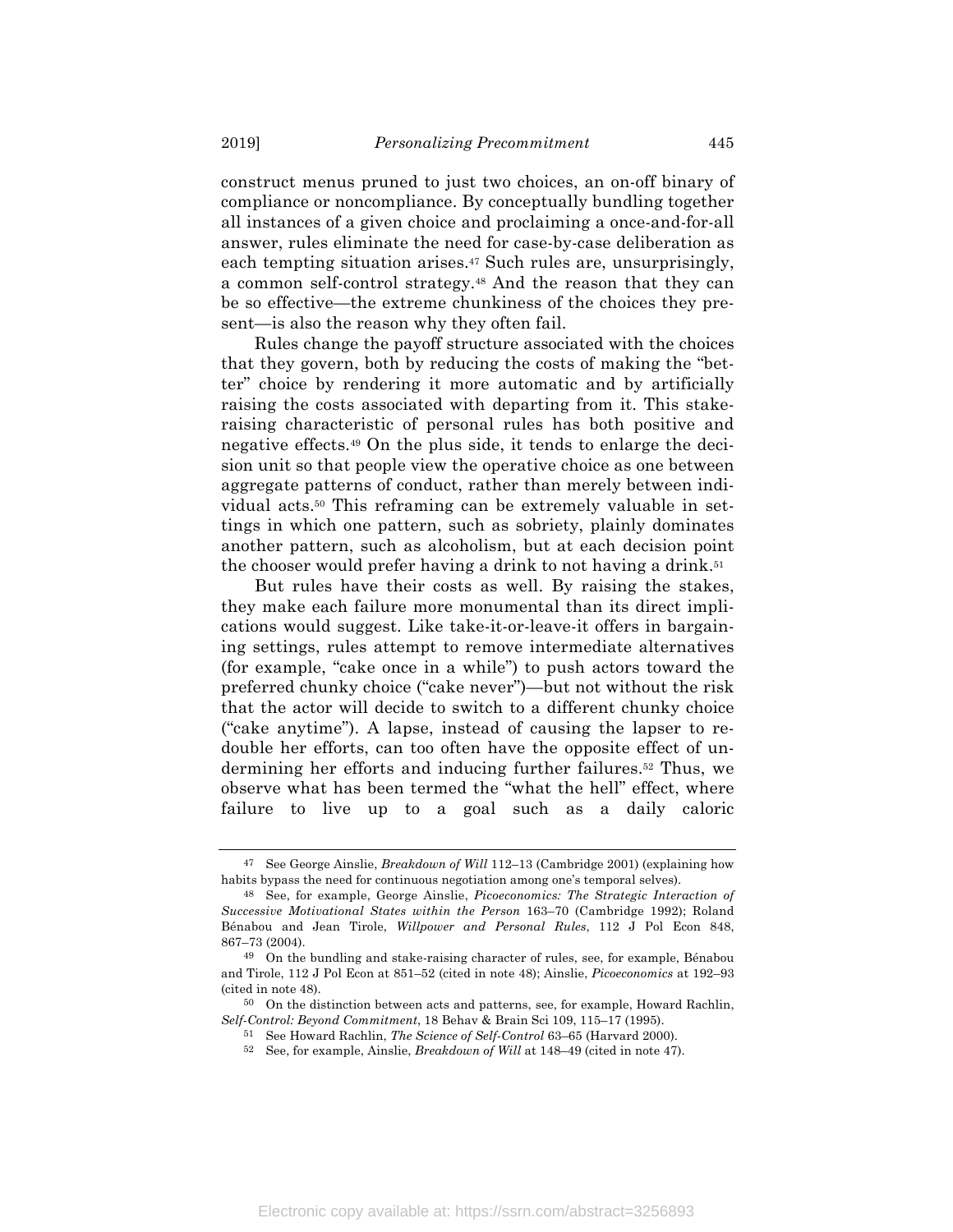restriction leads the individual to throw aside all caution and eat with abandon for the rest of the day.53

This example illustrates a general principle about what we might call behavioral firewalls. Considered ex ante, it can be powerfully motivating to believe that no firewall exists between behaviors so that a single mistake will doom all efforts at pursing a preferred pattern. If an ex-drinker believes that a single drink will consign her to a life of alcoholism, if an ex-smoker is convinced that one cigarette will make her addicted again, if a dieter believes a single slip will lead to a life of obesity, and if a PhD student believes that a single day spent goofing off means that she will never finish her dissertation, then compliance with rigid, hard and fast rules (no drinking, no smoking, no cake, no goofing off) will be more likely. But once a slip-up occurs, the situation reverses: it is now no longer in the individual's interest to see her single act as an irrevocable choice of the entire disfavored pattern of conduct. Instead, she wants firewalls that will protect her future choices—and her hope of obtaining her goal or preferred consumption pattern—from contamination by the lapse. Allowing a single failure to infect other sectors compounds the problem, but believing that it *will* infect other sectors makes the failure less likely to occur.

The problem of firewalling off lapses illustrates both the value of exceptions and their vulnerability to expansion. Closely related to this dynamic is the undue rigidity that bright-line rules can create for their adherents.54 Finding a way to make *bounded* exceptions turns out to be very valuable, yet also very difficult.55 Another way to express this problem is to observe, as Professor Howard Rachlin does, that sometimes the most valuable sequence or pattern of conduct for a given individual might not be total abstinence from or complete indulgence in whatever

<sup>53</sup> Winona Cochran and Abraham Tesser, *The 'What the Hell' Effect: Some Effects of Goal Proximity and Goal Framing on Performance*, in Leonard L. Martin and Abraham Tesser, eds, *Striving and Feeling: Interactions among Goals, Affect, and Self-Regulation* 99, 101 (Lawrence Erlbaum 1996). See also C. Peter Herman and Janet Polivy, *Dieting as an Exercise in Behavioral Economics*, in George Loewenstein, Daniel Read, and Roy Baumeister, eds, *Time and Decision: Economic and Psychological Perspectives on Intertemporal Choice* 459, 466–68 (Russell Sage 2003).

<sup>54</sup> See, for example, Ainslie, *Breakdown of Will*, at 143–60 (cited in note 47); Tyler Cowen, *Self-Constraint versus Self-Liberation*, 101 Ethics 360, 365–69 (1991).

<sup>55</sup> See, for example, Herman and Polivy, *Dieting as an Exercise in Behavioral Economics* at 469–70 (cited in note 53) (discussing dietary plans that build in some amount of cheating). See also generally Ran Kivetz and Itamar Simonson, *Self-Control for the Righteous: Toward a Theory of Precommitment to Indulgence*, 29 J Consumer Rsrch 199 (2002) (examining the possibility that people could precommit to indulgences).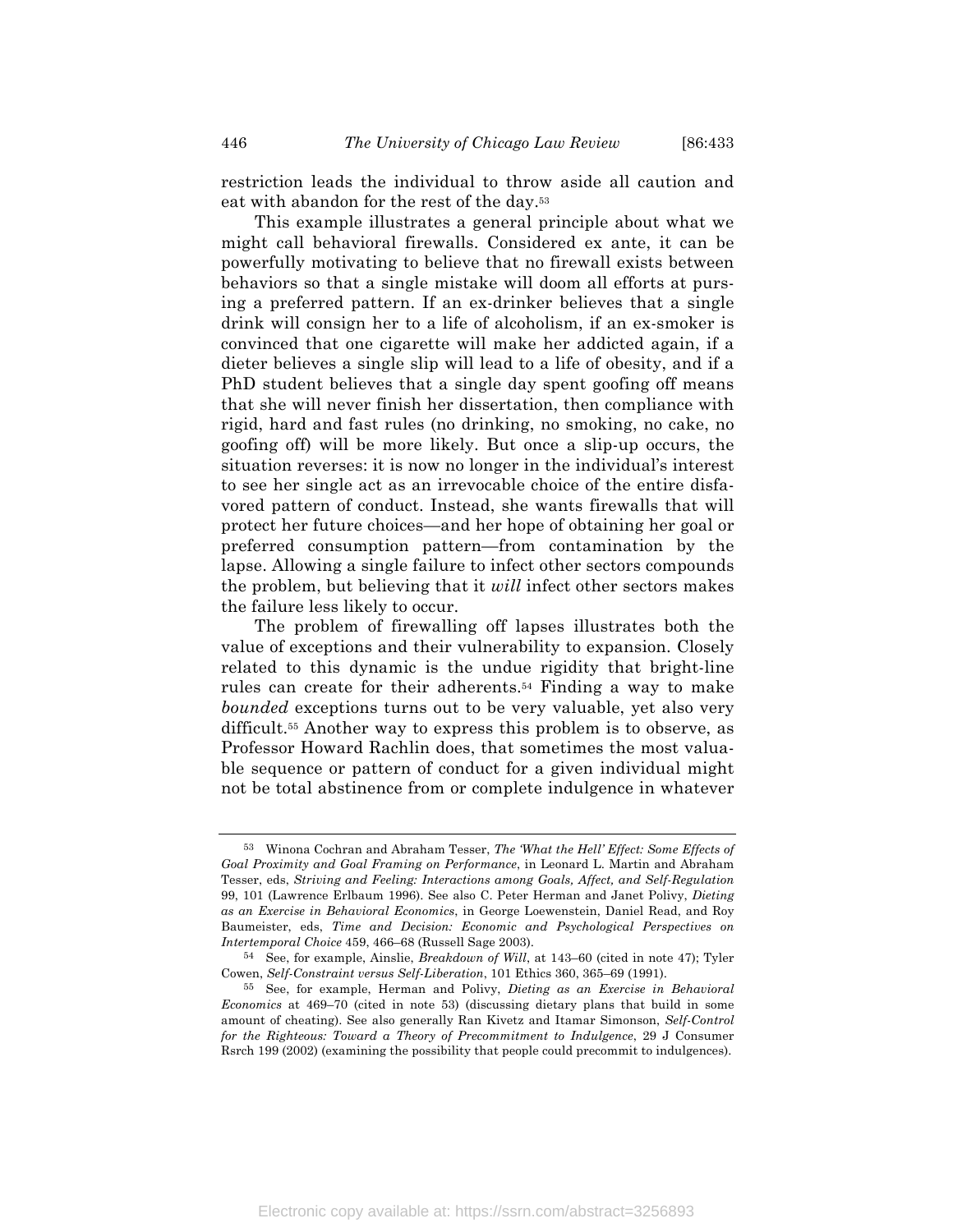temptation the person finds problematic.56 An individual might instead prefer something in between—stretches of abstinence punctuated by well-spaced instances of indulgence, for example, or a general pattern of moderation.57 But how to achieve it? Reverting to an act-by-act method of choosing is not the answer in many contexts consistently choosing most-preferred acts will generate deeply suboptimal overall patterns.58

Very often, then, goals turn out to be lumpy or all-or-nothing simply because it is difficult to come up with a way to make them less so without compromising the benefits of personal rules. Those who manage to follow rigid rules may suffer from behaviors like workaholism or miserliness.59 For others, the all-ornothing nature of a goal may mean shunning lesser efforts that might nonetheless prove valuable. For example, the idea that exercise needs to be conducted at a certain frequency, duration, and intensity may keep people from, say, taking the stairs. Similarly, the idea that "being a vegetarian" is an all-or-nothing proposition may keep people from reducing the amount of meat in their diets.60 Finding ways to foster and maintain mixed patterns is thus an important policy challenge. Personalized data can further this endeavor by helping people tailor precommitments that build in flexibility.

#### III. THE ROLE OF LAW

The discussion to this point suggests why people might find partitioning and menu construction helpful. But why should law get involved? Certainly, private solutions are possible in many instances, and the government should not be the only actor innovating in this domain. However, there are at least two ways that law might contribute to an agenda of making personalized precommitments more broadly available. First, in devising tax and benefit programs, law can take a leading role in incorporating behaviorally informed, data-driven precommitment options. Second, law can support private innovation that enables personalized precommitments.

<sup>56</sup> Rachlin, *The Science of Self-Control* at 65–69 (cited in note 51).

<sup>57</sup> See id.

<sup>58</sup> See id at 72–74 (discussing "the primrose path").

<sup>59</sup> See, for example, id at 69; Bénabou and Tirole, 112 J Pol Econ at 872–73 (cited in note 48).

<sup>60</sup> For one workaround that retains the power of a bright-line rule, see Ian Ayres, *Vegetarianism as a Sometimes Thing* (Freakonomics Blog, June 19, 2009), archived at http://perma.cc/XR9T-663U (adopting vegetarianism on Wednesdays only).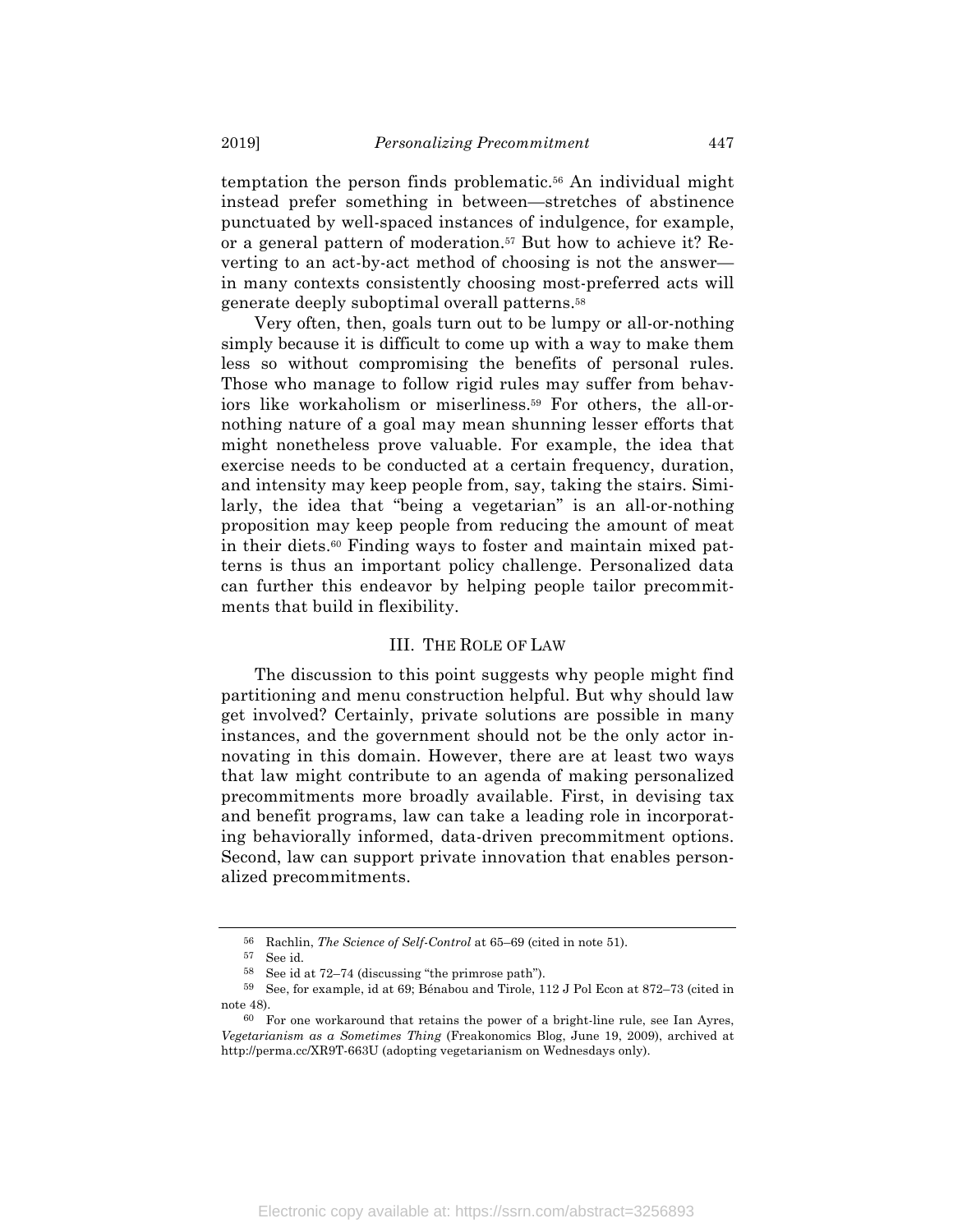#### A. Personalized Precommitments in Public Finance

Below, I focus on three contexts where the ideas I discuss above might be incorporated into public finance policy: income tax refunds, nutritional assistance, and retirement savings subsidies.

#### 1. Income tax refunds.

Close to three-quarters of US taxpayers receive tax refunds annually,<sup> $61$ </sup> in amounts averaging nearly \$2,900.<sup> $62$ </sup> Refunds are primarily generated because people have had more income tax than necessary withheld from their paychecks or receive the Earned Income Tax Credit (EITC), which currently pays out only in the form of a tax refund.<sup>63</sup> The lump-sum format appears to be preferred by refund recipients;<sup>64</sup> it can be used to finance large and often lumpy expenditures that are difficult to save for otherwise. Many refunds go to purchase durable goods like cars or to knock out debt.65 The large payment also grants many recipients a temporary sense of financial plentitude that frees them to enjoy extras like dinners out.<sup>66</sup> Nonetheless, many refund recipients plan to save a portion of their refund.67

<sup>61</sup> The IRS cumulative 2017 filing season report for the week ending December 29, 2017 showed 151,916,000 returns processed, with 111,873,000 receiving refunds—about 73.6 percent. *Filing Season Statistics for the Week Ending December 29, 2017* (Internal Revenue Service, July 5, 2018), archived at http://perma.cc/TE3X-A2VH. See also Damon Jones, *Inertia and Overwithholding: Explaining the Prevalence of Income Tax Refunds*, 4 Am Econ J: Econ Pol 158, 158 (Feb 2012).

<sup>62</sup> The average refund for the 2017 filing season, as of December 29, 2017, was \$2,895. See *Filing Season Statistics for the Week Ending December 29, 2017* (cited in note 61).

<sup>63</sup> The Advance Earned Income Tax Credit (AEITC), which was eliminated after the 2010 tax year, allowed the EITC to be received in advance installments—but very few families elected that option. See *Report to the Joint Committee on Taxation, Advance Earned Income Tax Credit: Low Use and Small Dollars Paid Impede IRS's Efforts to Reduce High Noncompliance*, GAO-07-1110, 3 (Government Accountability Office, Aug 2007), archived at http://perma.cc/54C3-HSGB (reporting that only about 3 percent of EITC recipients chose AEITC in tax years 2002 through 2004).

<sup>64</sup> See id ("IRS officials, other experts, and our prior work suggest that individuals often do not elect the AEITC because they prefer receiving the entire EITC as a lump sum when filing their tax return."). Another explanation was recipients' concern about receiving too much money in advance and having to pay some of it back. See id.

<sup>65</sup> See, for example, Andrew Goodman-Bacon and Leslie McGranaham, *How Do EITC Recipients Spend Their Refunds?*, 32 Econ Persp 17, 30 (2008) (finding that "recipients spend more on durables than on nondurables in response to the EITC" and that "recipients are far more likely to purchase vehicles after receiving EITC refunds"); Nicholas S. Souleles, *The Response of Household Consumption to Income Tax Refunds*, 89 Am Econ Rev 947, 952–53 (1999) (presenting findings examining households' spending response to refunds, which indicate "most of the response to refunds comes in durables").

<sup>66</sup> See Jennifer L. Romich and Thomas Weisner, *How Families View and Use the EITC: Advance Payment versus Lump Sum Delivery*, 53 Natl Tax J 1245, 1257 (2000)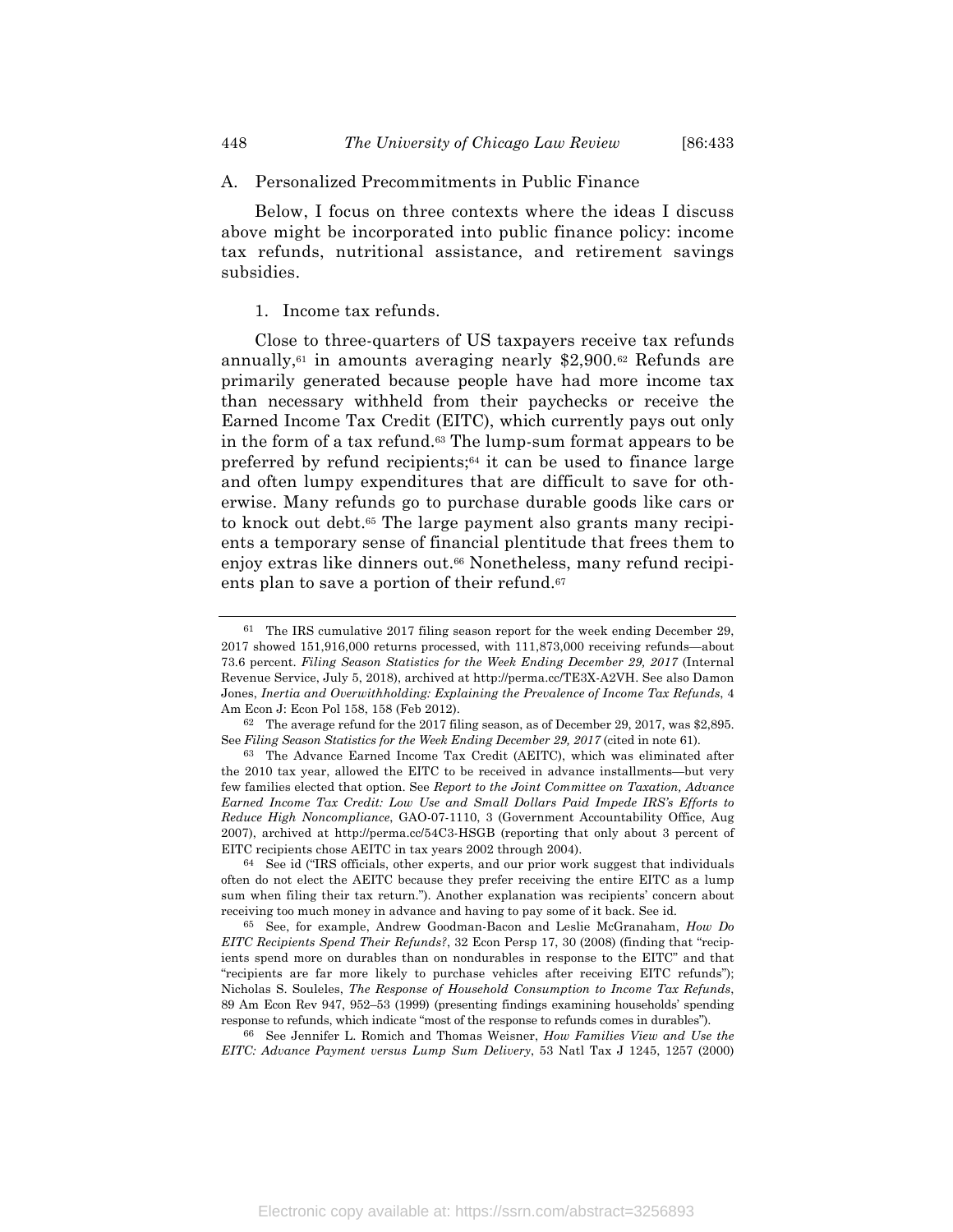A controversial wrinkle in the tax refund story involves the widespread use of refund anticipation products sold by tax preparers.68 In addition to getting the money to families a little bit earlier,<sup>69</sup> these products carry a significant advantage for liquidity-constrained households: the tax preparer does not require an upfront payment for preparation services but can instead take the fee out of the refund when it arrives.70 Yet the fact that people are willing to incur costs to receive refunds slightly sooner is not necessarily inconsistent with a desire to save *some* of the proceeds. Could public policy make achieving this goal easier?

One promising avenue involves splitting up the refund.<sup>71</sup> Some people who plan to save part of the refund would find it easier to do so if they could immediately receive a portion of the refund to address especially pressing financial needs—including the need to pay for tax preparation services in order to get the

68 These products have been widely used by EITC recipients and, to a lesser extent, by other tax filers. See Andrew T. Hayashi, *The Effects of Refund Anticipation Loans on the Use of Paid Preparers and EITC Take-Up* \*7 (Virginia Law and Economics Research Paper No 2016-9, Oct 27, 2017), archived at http://perma.cc/A4WM-9B56 (reporting that in 2008 "44% of EITC recipients obtained a RAL [refund anticipation loan] or RAC [refund anticipation check], as compared with only 7% of non-EITC recipients"). Although a regulatory change in 2010 essentially eliminated refund anticipation loans, many recipients now use an alternative product, refund anticipation checks. See id at \*3, 11–12.

69 By facilitating direct deposit for otherwise unbanked customers, a refund anticipation check makes funds available about one week quicker than having a check sent in the mail. See id at \*8; Brett Theodos, et al, *Who Needs Credit at Tax Time and Why: A Look at Refund Anticipation Loans and Refund Anticipation Checks* \*33–34 (Urban Institute, Nov 2010), archived at http://perma.cc/BV2D-3YCU.

70 See Hayashi, *The Effects of Refund Anticipation Loans on the Use of Paid Preparers and EITC Take-Up* at \*8 (cited in note 68); Theodos, et al, *Who Needs Credit at Tax Time and Why* at \*33 (cited in note 69).

<sup>(</sup>concluding based on their study that "[p]eople will splurge during tax time in ways they would not normally"). See also Sarah Halpern-Meekin, et al, *It's Not Like I'm Poor: How Working Families Make Ends Meet in a Post-welfare World* 43–48 (California 2015) (describing EITC expenditure patterns, which include durable goods, debt repayment, and "treats" like dining out).

<sup>67</sup> See, for example, Timothy M. Smeeding, Katherin Ross Phillips, and Michael O'Connor, *The EITC: Expectation, Knowledge, Use, and Economic and Social Mobility*, 53 Natl Tax J 1187, 1198 (2000) (finding that "fully one-half of all respondents with qualifying children" in a sample of Chicago-area households "stated that their priorities included saving some or all of their EITC check."); Matthew Frankel, *The Average American's 2017 Tax Refund—and How They'll Spend It*, (USA Today, May 2, 2017), archived at http://perma.cc/HK4V-3XZL (citing survey results indicating that over 40 percent of refund recipients planned to save their tax refunds).

<sup>71</sup> See Theodos, et al, *Who Needs Credit at Tax Time and Why* at 40 (cited in note 69). For an overview of approaches to splitting up the EITC, including a recent Chicago pilot project that delivered half of the EITC in four advance payments, see generally Steve Holt, *Periodic Payment of the Earned Income Tax Credit Revisited* (Brookings Metropolitan Policy Program, Dec 2015), archived at http://perma.cc/55PZ-8WXF.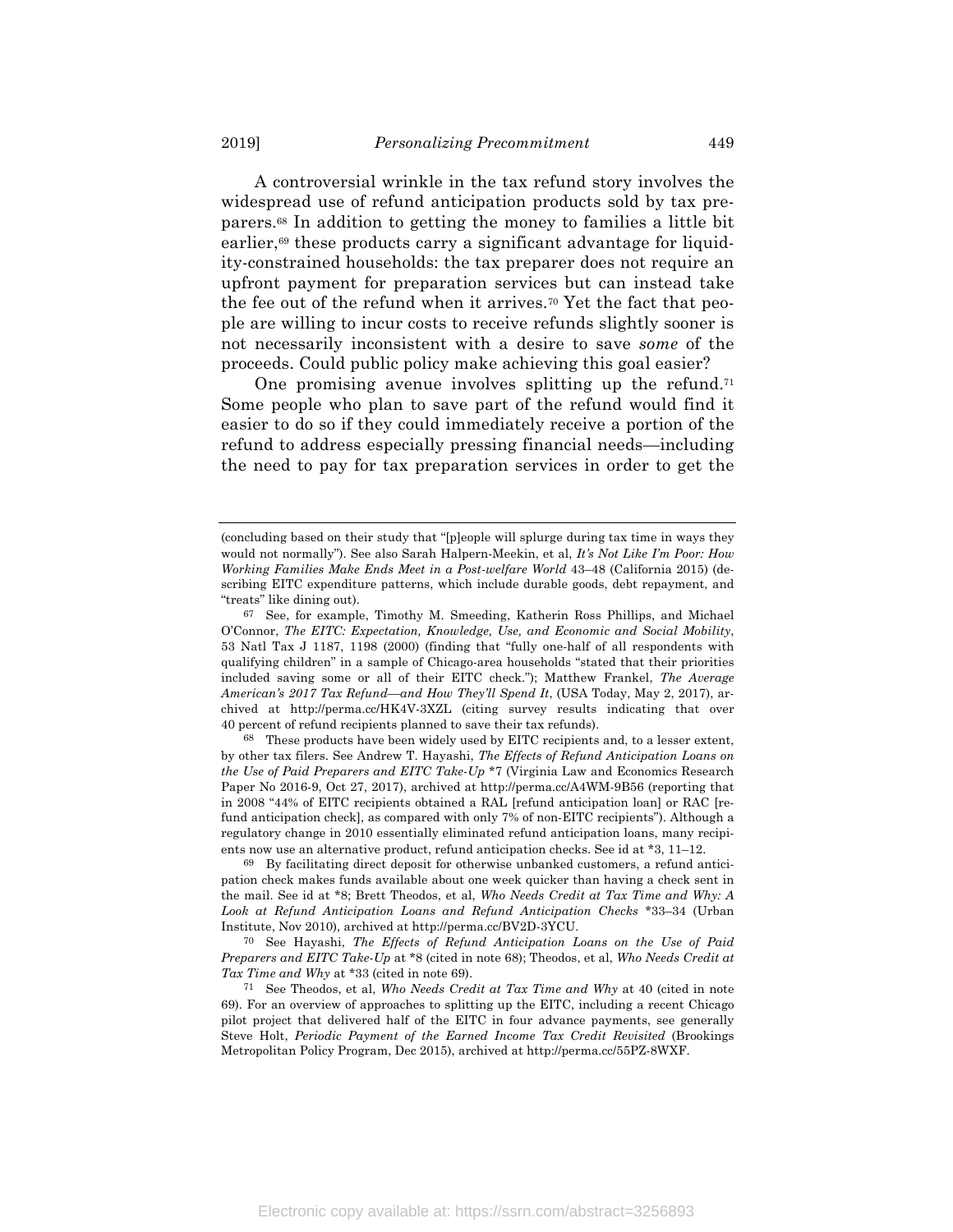refund in the first place.72 For families that have fallen behind on their rent and utilities, even a short delay could make the difference in being evicted or having their power cut off.73 Yet the funds necessary to get current on essential bills and pay for tax preparation need not be temporally bundled with the rest of the refund, some of which might be earmarked for savings.74

A step in this direction is the IRS's "split refund" option, which allows taxpayers to designate up to three separate accounts to divide their refunds among.75 This approach allows refund recipients to put a portion of their refund directly into one or more savings accounts while placing the balance into a different account for immediate spending.76 Recipients can have part of the money put into the form of a paper check or prepaid card—formats that make the split refund mechanism accessible to people without bank accounts. Although allocating money to different accounts is not a binding form of precommitment, it can nonetheless make keeping some of the money in savings a default choice.

Customized segmentation of refunds based on individual needs could produce effects similar to splitting savings among multiple envelopes. But relatively few taxpayers elect the split refund alternative.77 Enabling taxpayers to precommit to the split refund itself, perhaps by designating percentage allocations well in advance of tax time, could make this alternative more popular—and more personalized.

<sup>72</sup> See Theodos, et al, *Who Needs Credit at Tax Time and Why* at 40 (cited in note 69) ("[E]ven taxpayers who do need money right away—whether for paying a preparer or for paying old bills—do not always need all of it.").

<sup>73</sup> See Hayashi, *The Effects of Refund Anticipation Loans on the Use of Paid Preparers and EITC Take-Up* at \*10 (cited in note 68).

<sup>74</sup> For example, Brett Theodos and his coauthors describe a low-cost program in which recipients were able to access 80 percent of their anticipated refund right away with the rest provided later after the IRS had processed the return and issued the refund; this latter amount reportedly "tends to stay in the customers' accounts." Theodos, et al, *Who Needs Credit at Tax Time and Why* at 40 (cited in note 71).

<sup>75</sup> See *Frequently Asked Questions about Splitting Federal Income Tax Refunds* (Internal Revenue Service, June 25, 2018), archived at http://perma.cc/8XUJ-DLF2.

<sup>76</sup> Taxpayers can also use the split refund form to purchase US Series I Savings Bonds. See Form 8888 (Internal Revenue Service, 2017), archived at http://perma.cc/M8DJ-E5CW.

<sup>77</sup> The IRS reported that 469,886 taxpayers split their refunds during the 2016 filing season and an additional 26,097 used some or all of the refund to purchase savings bonds, totaling less than half a percent of the 101,244,000 refund returns processed that season. *Results of the 2016 Filing Season* \*5–6 (Treasury Inspector General for Tax Administration, Jan 31, 2017), archived at http://perma.cc/JEG8-6F2J. In an innovative effort to increase take-up of the split-refund option (and realize its savings potential), the nonprofit Commonwealth, in conjunction with America Saves, offers a prize-linked promotion. See *Save Your Refund* (SaveYourRefund, 2018), archived at http://perma.cc/BJK2-BBB4.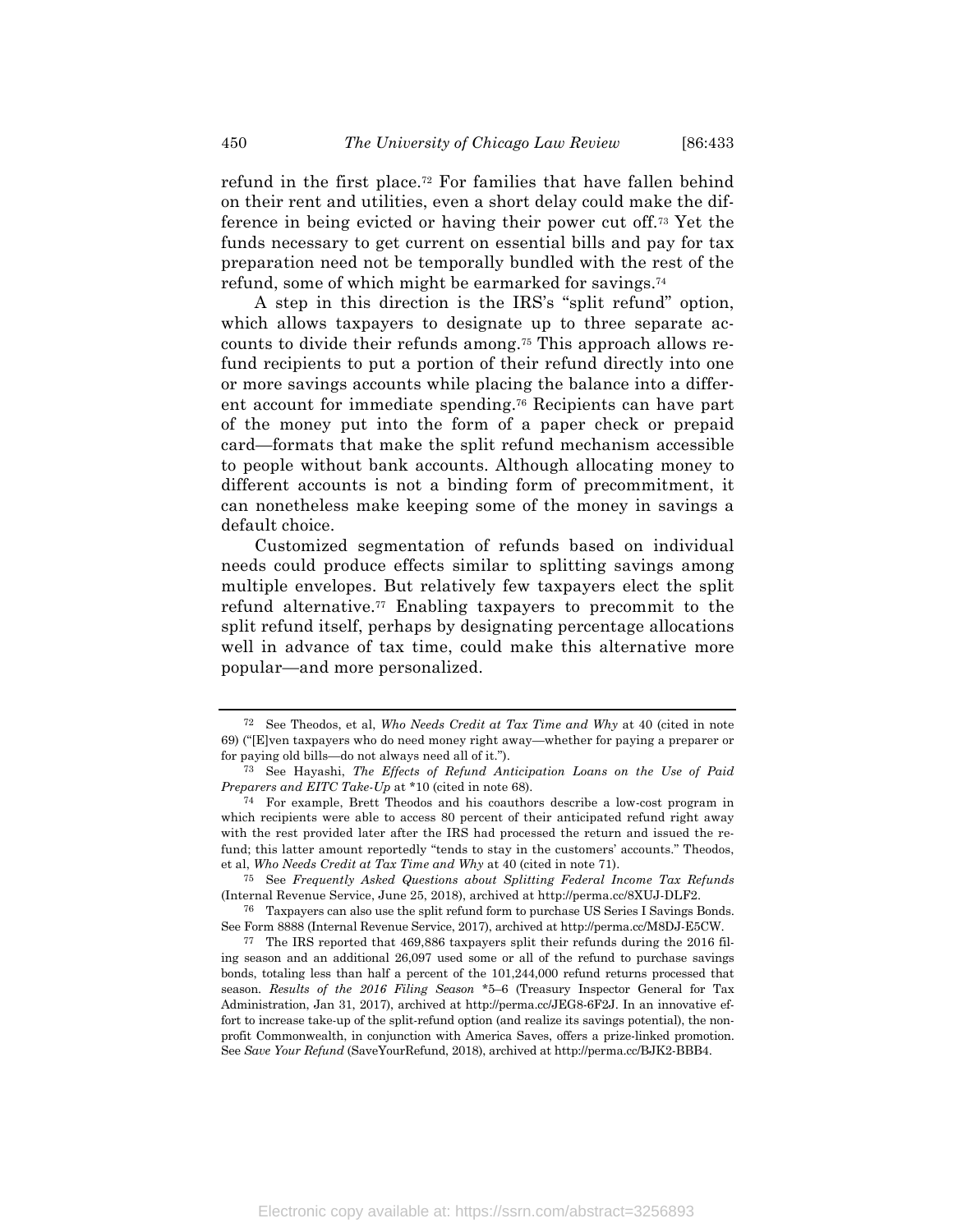#### 2. Nutritional assistance.

The Supplemental Nutrition Assistance Program (SNAP), formerly known as food stamps, delivers food assistance to households via electronic benefit cards on a once-monthly basis.78 Food purchase and consumption patterns appear to be frontloaded toward the date of the benefit reload, with less food purchased and consumed later in the monthly cycle.79 This pattern has prompted discussion about whether recipients should be able to receive their SNAP payments semi-monthly.80

The analysis above suggests another alternative: partitioning the benefits so that each weekly or biweekly allotment can be accessed only through the electronic equivalent of deliberately opening an envelope. This form of soft segmentation would offer a more flexible alternative for families with fluctuating purchase needs while still providing a useful budgeting nudge. More generally, the electronic benefit format would make it relatively inexpensive to let recipients slice up their benefits in the ways that best fit their preferences and consumption patterns. For example, households could request that their assistance be segmented into *unequal* allotments if they wish to concentrate spending power within a particular portion of the month rather than spread it evenly.

These segmentation choices could be managed by recipients at prespecified intervals through an online platform or phone app. This same interface could store data about spending patterns and make personalized recommendations for segmentation based on self-reported spending preferences, such as evenly spaced spending ("spread it out"), backloaded spending ("save the best for last"), or mixed spending strategies ("alternate highlow spending weeks"). Bounded exceptions could be incorporated into the benefit card design as well. For example, households could earmark a portion of the allotment to support particular consumption lumps, like a family gathering or a holiday meal, with past spending patterns informing the appropriate size of the earmarked chunk.81

<sup>78</sup> See Karen S. Hamrick and Margaret Andrews, *SNAP Participants' Eating Patterns over the Benefit Month: A Time Use Perspective*, 11 PLOS One 1, 2 (2016).

<sup>79</sup> See id at 2–3; Jacob Goldin, Tatiana Homonoff, and Katherine Meckel, *Is There an* N*th of the Month Effect? The Timing of SNAP Issuance, Food Expenditures, and Grocery Prices* \*3 (National Bureau of Economic Research Working Paper, Feb 25, 2016), archived at http://perma.cc/97RY-E9PG.

<sup>80</sup> See Hamrick and Andrews, 11 PLOS One at 15 (cited in note 78).

<sup>81</sup> To be sure, these ideas presume a baseline adequacy in the nutrition assistance program. If the overall amounts allotted to recipients are simply too stingy to adequately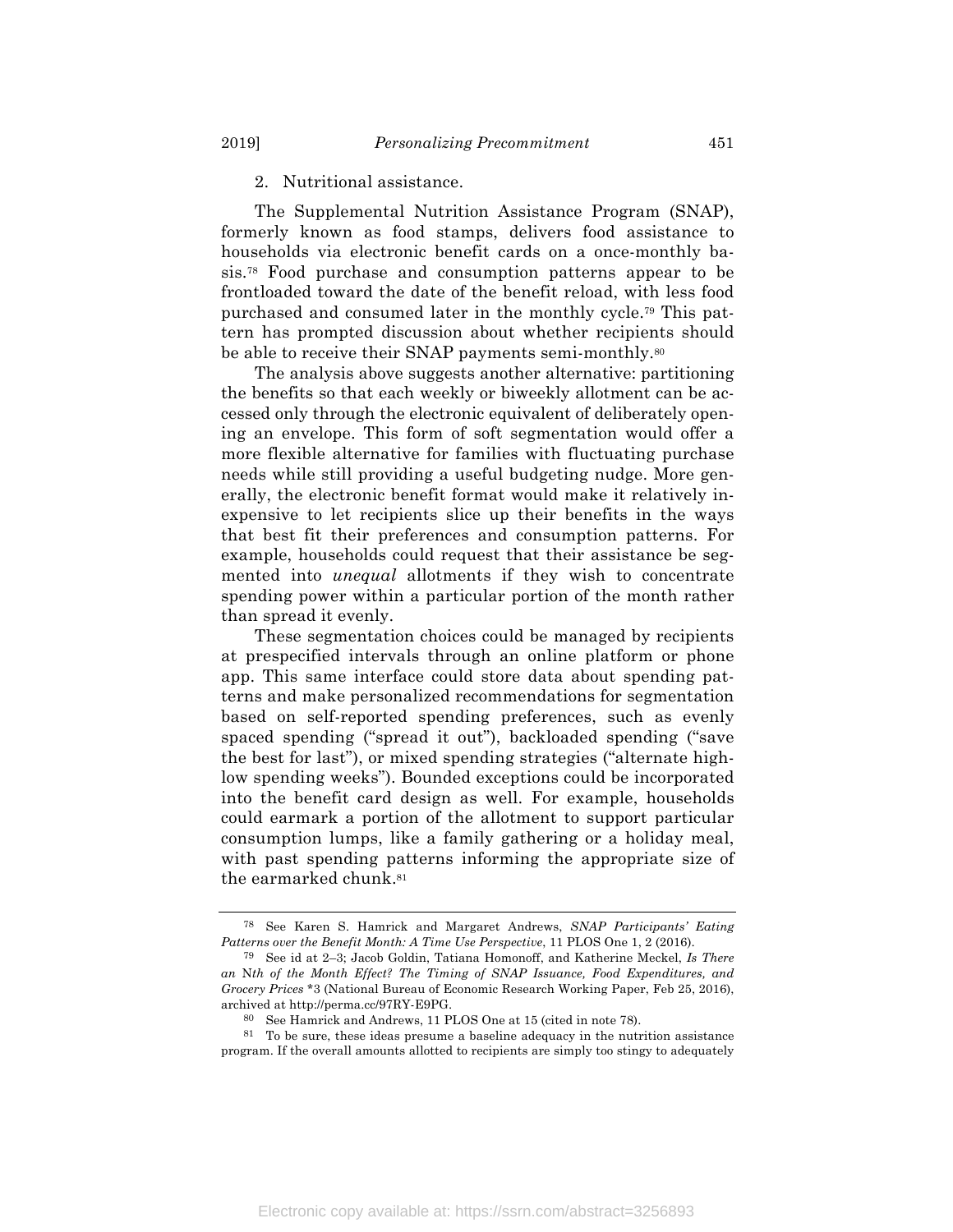#### 3. Retirement savings subsidies.

The previous examples involve partitioning money or inkind benefits, but the logic of menu customization could also inform the temporal partitioning of choices or behaviors. Consider subsidies for retirement savings, which can include not only taxadvantaged treatment of earnings but also government or private matching contributions.<sup>82</sup> For example, the federal government's Retirement Savings Contributions Credit (Saver's Credit) offers earners under certain income limits a nonrefundable tax credit of up to half of their retirement savings contributions up to  $$2,000$  annually  $$4,000$  if married filing jointly).<sup>83</sup>

From the standpoint of an earner deciding whether to participate in such a plan, the choice can appear quite lumpy. The subsidy may be attractive, but it requires an all-or-nothing decision: placing funds out of reach for most purposes until retirement, unless one wishes to pay heavy penalties. As Professor Adi Libson has observed, taking advantage of the Saver's Credit requires forgoing the option value of money—liquidity—for an extended period of time.<sup>84</sup> Yet the act of saving over time is a continuous one, and it makes little sense to reward only those savers who make an ex ante choice to lock up money for an arbitrarily long period if saving for shorter periods can also generate social benefits. For one thing, enough short periods of savings stacked end to end will eventually make up a long period of savings. But even short-term savings that are never transformed into long-term savings can help families weather financial hard times that might otherwise require them to seek assistance from public or private programs, undertake costly measures like

feed the household for a month, then the problem is not amenable to a precommitmentstyle solution. In such a case, more intensive resort to food pantries and soup kitchens in the latter portion of the month, after the benefits run out, highlights a basic inadequacy in the assistance program itself—one that could actually be masked by budgeting that spreads the pain temporally rather than concentrating it in ways visible to social service organizations. I thank participants in the Symposium on Personalized Law for raising this point.

<sup>82</sup> See, for example, *Retirement Savings Contributions Credit (Saver's Credit)* (Internal Revenue Service, Aug 6, 2018), archived at http://perma.cc/U6QV-SVW9; *Individual Development Accounts* (Office of the Comptroller of the Currency, Jan 2018), archived at http://perma.cc/E4MJ-327U.

<sup>83</sup> 26 USC § 25B et seq. See also *Retirement Savings Contributions Credit* (cited in note 82).

<sup>84</sup> Adi Libson, *Confronting the Retirement Savings Problem: Redesigning the Saver's Credit*, 54 Harv J Legis 207, 233 (2017) (arguing that an important factor that discourages use of the Saver's Credit "is the elimination of the option value of funds, which is especially high for low-income earners").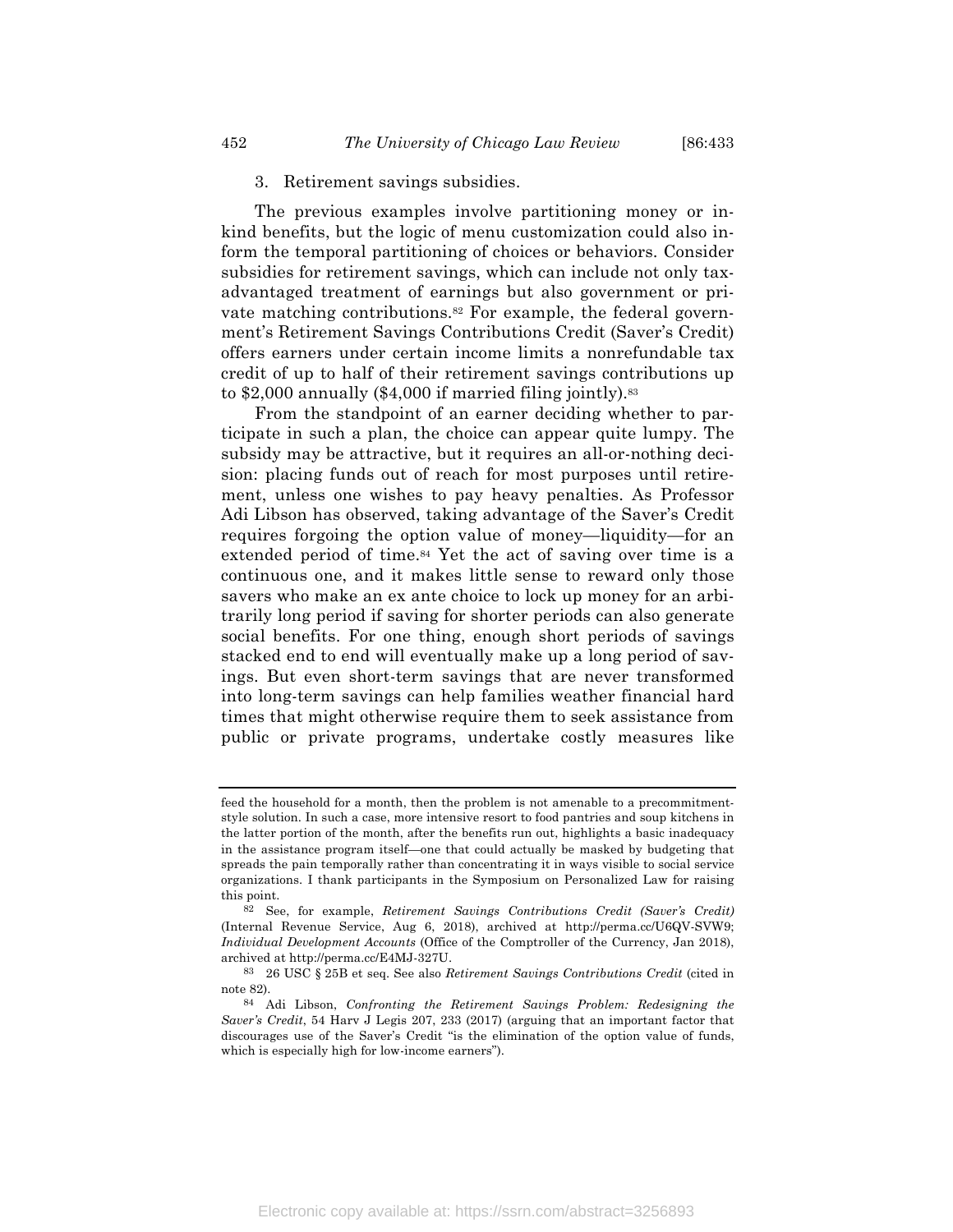payday loans or title loans, or even suffer spillover-producing losses like foreclosures.

From this standpoint, it seems odd that the subsidized retirement-savings menu contains only a single choice node: "from now until retirement." Participants can shorten that interval only by waiting until later in life to start saving for retirement—an approach that has a pernicious effect on savings outcomes. Libson proposes an intriguing alternative: Retirement savings could be rewarded bit by bit, encouraging the desired behavior in bite-sized temporal chunks while simultaneously extending continuous opportunities to exercise the option of withdrawal.85 Instead of receiving a lump-sum subsidy at the initial point of committing the money to the retirement fund, individuals could choose to receive the subsidy in installments as they complete each period of savings.<sup>86</sup> Workers who started saving and then stopped would not incur a penalty but rather would simply cease receiving further benefits now that they are no longer engaging in a subsidy-eligible behavior.87

In other words, "saving for retirement" might be a dauntingly lumpy activity for many young earners, but "saving for the next month" might be comfortably achievable—and potentially repeatable. There are downsides. Just as breaking up a difficult task into smaller chunks makes each chunk easier to complete but harder to motivate, the existence of continual exit ramps from the savings plan could draw more people into the program but cause a larger percentage of them to defect from the desired behavior. Although the aggregate empirical effects are unclear, a finer-grained saving option would likely be beneficial on net for some subset of potential savers. A personalization program could enable that subset to benefit without harming the incentive structure of other participants if the former are able to selfidentify or if other markers like age or earnings correlate with their capacity to benefit from such an alternative. Here, as in some of the other examples above, personalization may mean making a precommitment *less* binding than it would otherwise be in order to make it both attractive at the outset and sustainable over time.88

<sup>85</sup> See generally id (proposing the "Saver's Continuous Credit" in place of the existing "Saver's Credit").

<sup>86</sup> Id at 238–39.

<sup>87</sup> Id.

<sup>88</sup> One might question whether Libson's "Saver's Continuous Credit" represents a precommitment at all. See Libson, 54 Harv J Legis at 238 (cited in note 84) (stating that the proposal "does not impose any commitment element"). However, it does embed a soft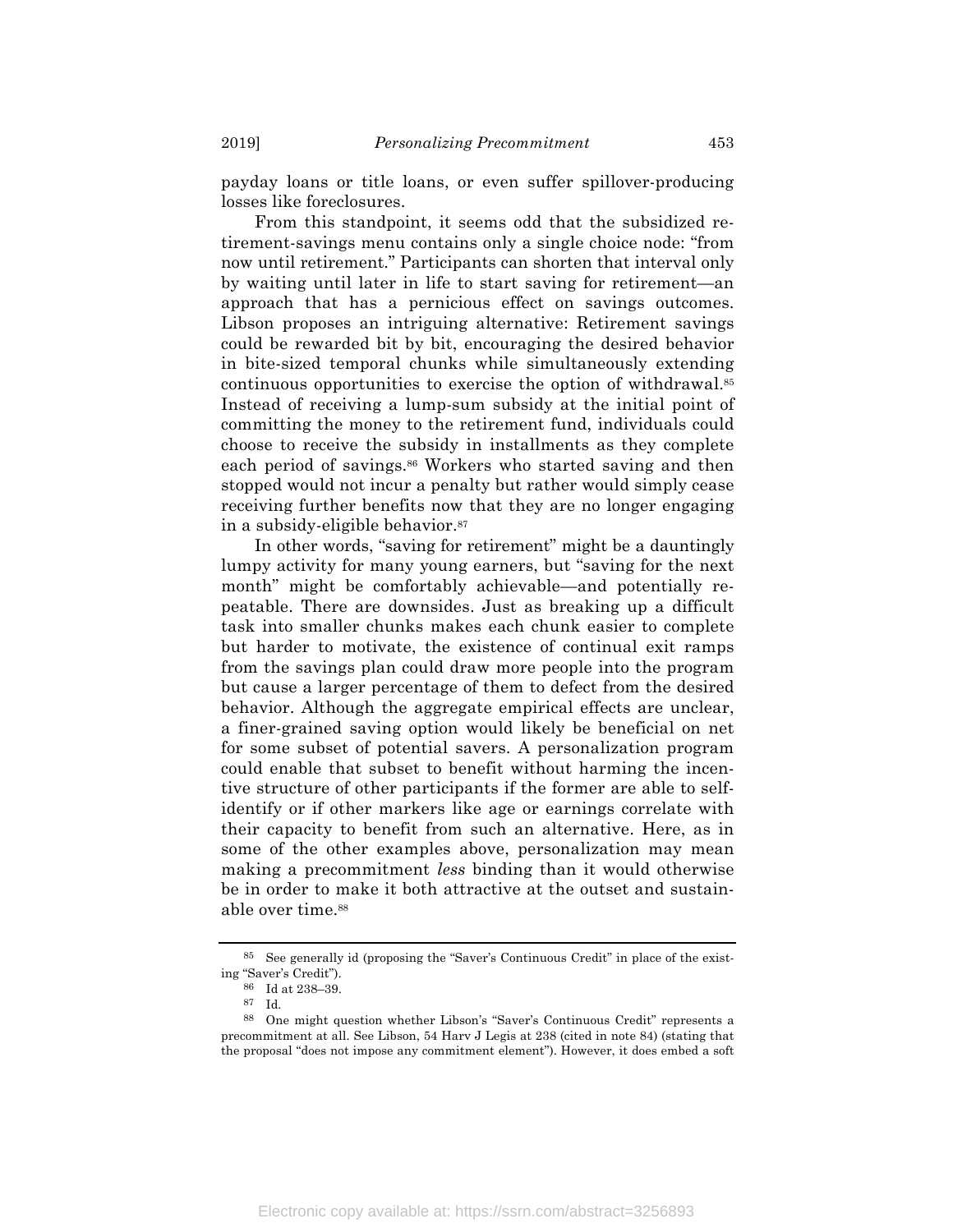#### B. Supporting Tools for Personal Finance and Behavior

The examples above involved government programs into which a personalized precommitment option could be directly incorporated. But law could also facilitate and subsidize private innovation directed at developing and delivering personalized precommitment products. Although private initiatives along these lines could be launched without government involvement, such involvement may be indicated when behaviors produce significant positive spillovers that cannot be fully internalized by the innovator. Legal institutions could help to standardize products, incorporate safeguards, or ensure enforcement of particular features to which an individual has precommited.

These ideas need not imply an expansion of law into private decision-making or autonomy. On the contrary, using law to support voluntarily elected private precommitment tools could substitute for command-and-control regulation or untailored corrective taxes. Such substitution might be most attractive in contexts where individuals' long-term best interests align relatively well with the social optimum. Consider, for example, policies aimed at the consumption of unhealthy items like sugary sodas or cigarettes, or at behaviors like overspending or excessive borrowing. Enabling people to address internalities in these settings through personalized precommitments could have the socially beneficial side effect of addressing externalities without the need for government coercion.

#### 1. Spending and borrowing.

The Consumer Financial Protection Bureau's Project Catalyst offers one avenue for fostering private consumerfocused innovation.89 The program encourages innovators to pitch ideas for pilot programs, which then provide opportunities to study the programs' effects.90 One pilot program involved American Express's "Serve" prepaid cash card, which offers a "Reserve" feature into which money can be set aside for an

precommitment akin to sealing funds in an envelope. The funds remain accessible if needed, but they have been earmarked in a way that should generate some resistance to accessing them.

<sup>89</sup> *Project Catalyst* (Consumer Financial Protection Bureau, 2018), archived at http://perma.cc/5WQ4-2D6U.

<sup>90</sup> *Project Catalyst Let's Collaborate: Pitch a Project* (Consumer Financial Protection Bureau, 2018), archived at http://perma.cc/YEY2-4AM4. See also generally *Project Catalyst Report: Promoting Consumer-Friendly Innovation* (Consumer Financial Protection Bureau, Oct 2016), archived at http://perma.cc/92L8-G95A.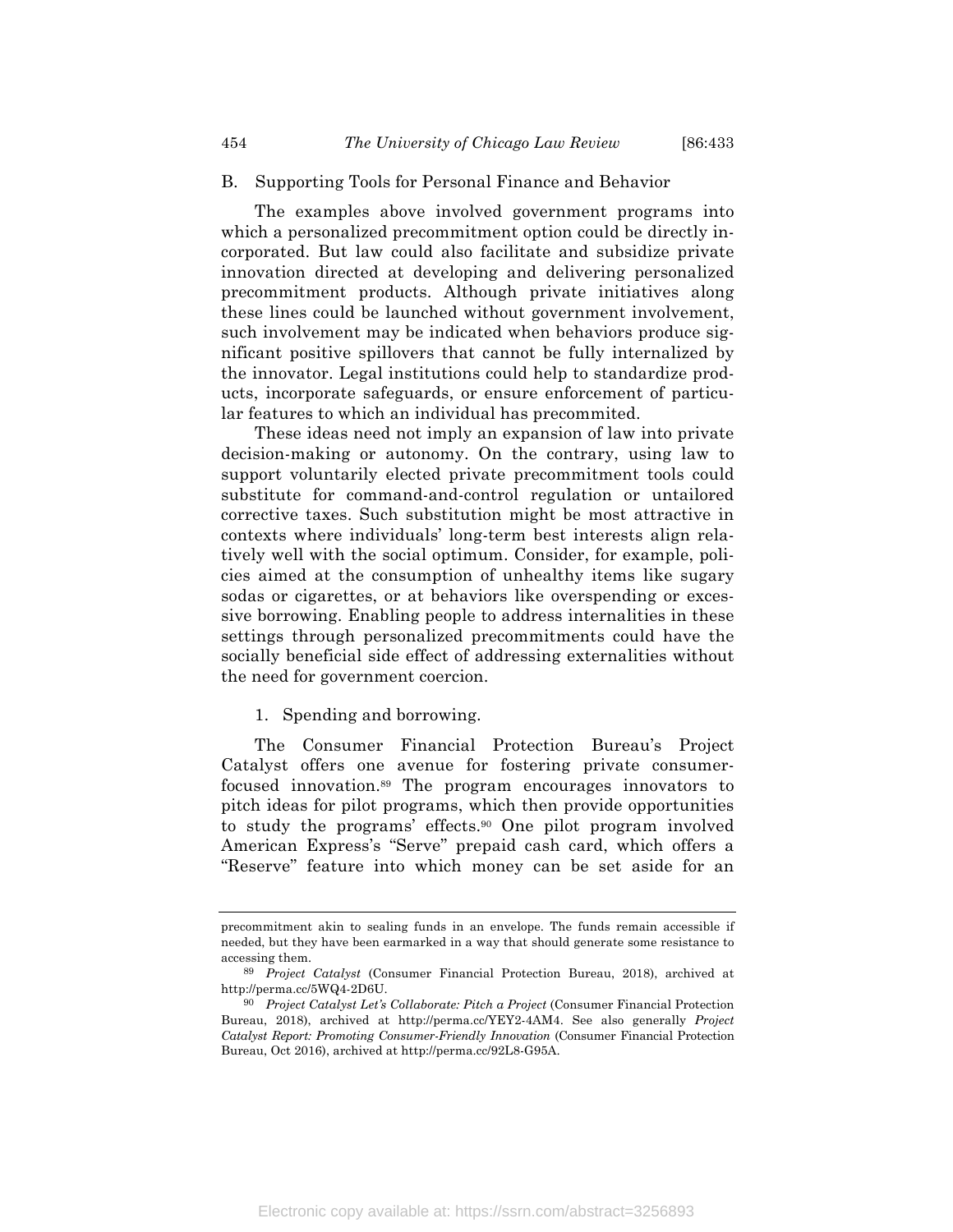upcoming large purchase.91 A study of the program found that offering a \$10 incentive for meeting a savings target of \$150 within three months was remarkably effective in encouraging take-up and that savings continued for months after the promotion had ended.92 Like some of the other examples above, this feature offers a psychological partition that does not completely eliminate access to funds but nonetheless appears to increase savings behavior.

A similar partitioning approach could be extended to borrowing contexts. For example, instead of placing a hard legal cap on the amount of equity people can access from their homes, a home equity partitioning tool could encourage people to limit their own access to equity by selectively adding delays, warnings, or other procedural frictions. These barriers would not completely preclude a homeowner from accessing more equity if she really wished to do so, but it would require taking affirmative steps that would emphasize the significance of the move the equivalent of opening another envelope.

#### 2. Consumption.

Publicly supported personalized menu customization could also provide an alternative to directly taxing or mandating maximum sizes of sugary beverages or other unhealthy items. For example, the government might subsidize restaurants or convenience stores that adopt programs encouraging customers to precommit to consuming less.

Imagine a customer frequents a particular convenience store on her daily commute and would like to precommit to buying only small-sized sodas rather than medium or supersized options. This goal might be difficult for her to accomplish on a visit-by-visit basis—the larger size looks refreshingly tempting after a long day, and the marginal cost of stepping up to a larger size will often be disproportionately low. But suppose this customer could prepay for a batch of e-coupons that can be redeemed for one small soda per visit. Nothing would keep her from buying a larger-sized soda on her own, but the ready availability of the small-drink coupons would be likely to alter her calculus. The same idea could be extended to other tempting

<sup>91</sup> *The Help Center for Your Prepaid Debit Account* (American Express, 2018), archived at http://perma.cc/5R7T-9DRT (describing the Reserve feature as "an easy way to set aside money for a large purchase or vacation" and explaining how it works).

<sup>92</sup> See *Tools for Saving: Using Prepaid Accounts to Set Aside Funds* (Consumer Financial Protection Bureau, Sept 29, 2016), archived at http://perma.cc/9AAR-XATM.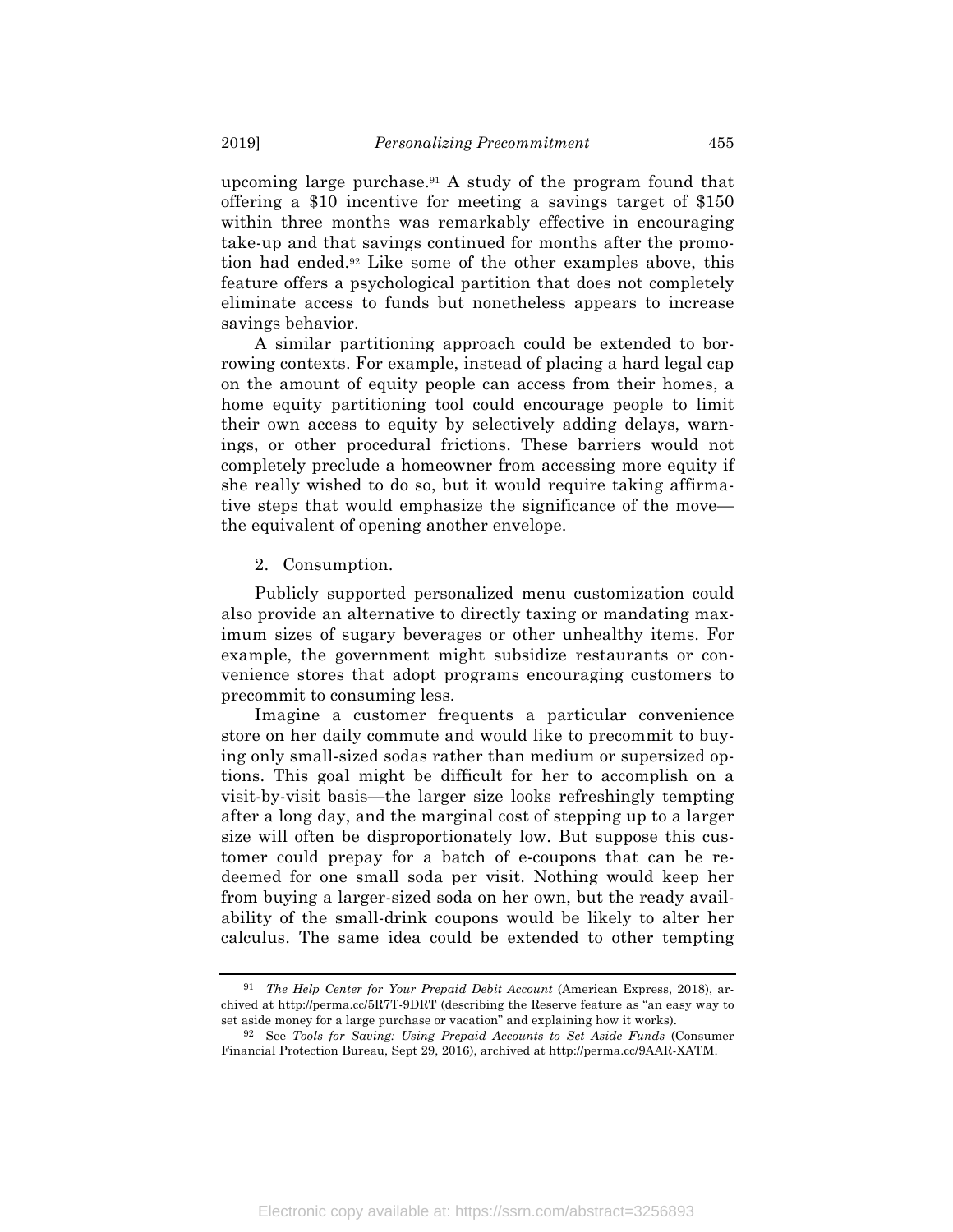choices, such as choosing a lower-calorie sandwich at one's regular lunch spot or a pizza with fewer or healthier toppings. The prepaid coupon idea could even accommodate mixed patterns that build in bounded exceptions: for those who will be unable to resist a larger soda now and then, the prepaid package could include coupons for a few larger sizes along with the smaller ones.

To be sure, such a strategy could backfire. For instance, the coupons might cause our convenience store denizen to go to the store more frequently to enjoy the "free" soda or to add a candy bar to (over)compensate for the smaller soda size. Yet for at least some customers, this style of precommitment could offer an easy way to stick to a plan of reducing unwanted consumption and personalized data could help customers learn whether they are in this category and how best to tailor the precommitment. Significantly, even those who are naïve about their self-control problems could benefit from such a program if the small-sized sodas were modestly discounted when prepaid as a package.<sup>93</sup> Such consumers would see the package as an easy way to save money on what they plan to buy anyway (the smaller size). Yet the prepayment could end up helping them stick to this plan even when their resolve flags.94

One might nonetheless worry that people without good insight into their own future preferences would bind themselves in ways that would turn out to be self-defeating. Perhaps prepayment for particular sizes would leave a person short of necessary cash or deprive her of the options that would, in fact, make her happiest—even in the long run. Certainly this is possible. Yet many people's unbundled spur-of-the-moment consumption choices generate self-defeating patterns as well. What a personalization program can aspire to offer is a way to choose what is (for a given individual) the more preferred pattern, informed by her past consumption data.

#### **CONCLUSION**

The other contributions to this Symposium have examined many ways that personalization might improve law's governance of human behavior. In this Essay, I have suggested some ways that personalization might enable people to improve their

<sup>93</sup> The point is identical to one that Professors O'Donoghue and Rabin make about subsidies for healthy foods and taxes for unhealthy foods—those who assume they will eat healthily will be attracted to the savings but end up being constrained when temptation strikes. O'Donoghue and Rabin, 93 Am Econ Rev at 189–90 (cited in note 43).

<sup>94</sup> See id.